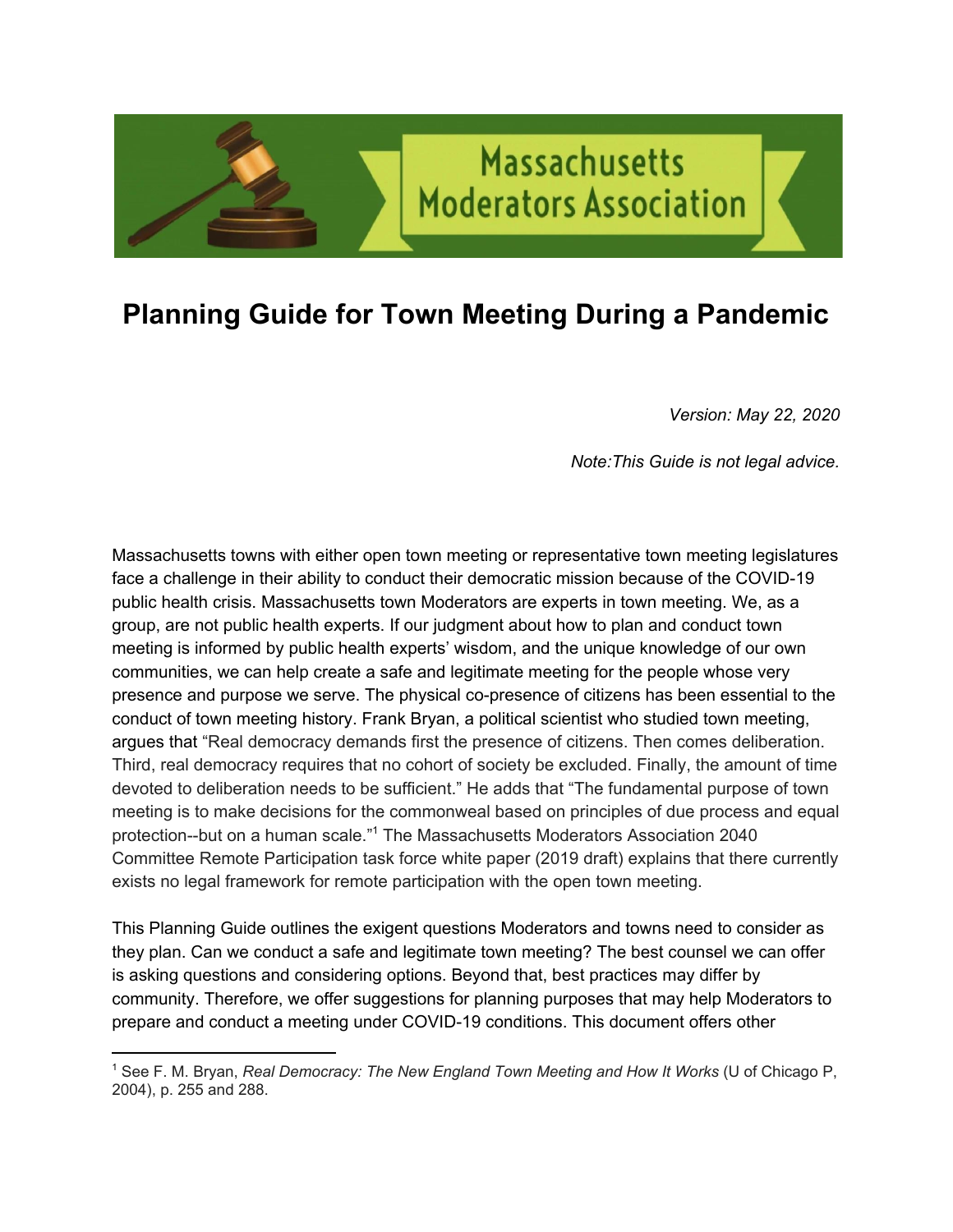resources town officials can use to guide their decisions. It is not legal advice. It is not public health advice. It is simply practitioner-oriented guidance for Moderators to use as they plan their local town meetings with public health in mind, consulting with their own town counsel and public health and safety officials as they deem appropriate.

*As of this writing, the Commonwealth of Massachusetts Department of Public Health is expected to issue guidance to towns for the safe conduct of town meeting, but has not yet done so. We urge that it be utilized, along with this document and other counsel, in your planning. We have asked a set of questions of the MA DPH and the MA Association of Health Boards. As of this writing we do not have the answers. We will supplement this document with answers or any DPH guidance once we receive them.* 

The State of Emergency, issued on March 10, 2020, remains in effect. Governor Charlie Baker, in his "Safer At Home" advisory of May 18, 2020, proclaimed, "People over the age of 65 and people who have underlying health conditions – who are at high risk for COVID-19 – should continue to stay home except for essential errands such as going to the grocery store and to attend to healthcare needs." Although, by specific exception, this order does not include town meeting legislatures, there may be confusion among the public about the scope of the order. We recognize that local governments have varying needs. Each citizen is obligated to make the personal decision whether they can or should attend town meeting. It is our obligation to provide the safest environment reasonably crafted with advice and consent of public health authorities. It has been the mutual obligation of citizens and moderators to assure that this 17th Century tradition - conducted during war time, influenza pandemic, pestilence, the Depression, and many other threats – continues unfettered. We are committed to conducting a safe, fair, open and efficient town meeting and to do so in good faith. Local context and epidemiological data should guide Moderators in their decisions.

Massachusetts Moderators Association President Steve Fors proposed that the MMA create an ad hoc committee to identify best practices for conducting safe and legitimate town meetings during the COVID-19 crisis, as a way to consolidate and organize information, minimize duplication of effort and effectively address this as a group. Our collective wisdom, enhanced with extant guidance from public health professionals, can help us navigate the decisions we as individuals in our different communities will have to make.

We approach our mission with particular understandings of the primacy of safety and legitimacy. We have local boards of health (BOH) in our communities. Their experiences and expertise should guide what safety means in each of our localities. They should be relied upon to determine the parameters necessary to maintain safety. After the Select Board determines when and where a meeting will be held, if, indeed, any meeting should be held and what the contents of the warrant will be, we, as Moderators, can then adapt the structure of town meeting as it is locally practiced to comply with the BOH guidance. The only public health guidance on conducting town meetings currently available is from the Berkshire County Boards of Health Association. There is draft guidance from the Massachusetts Association of Health Boards.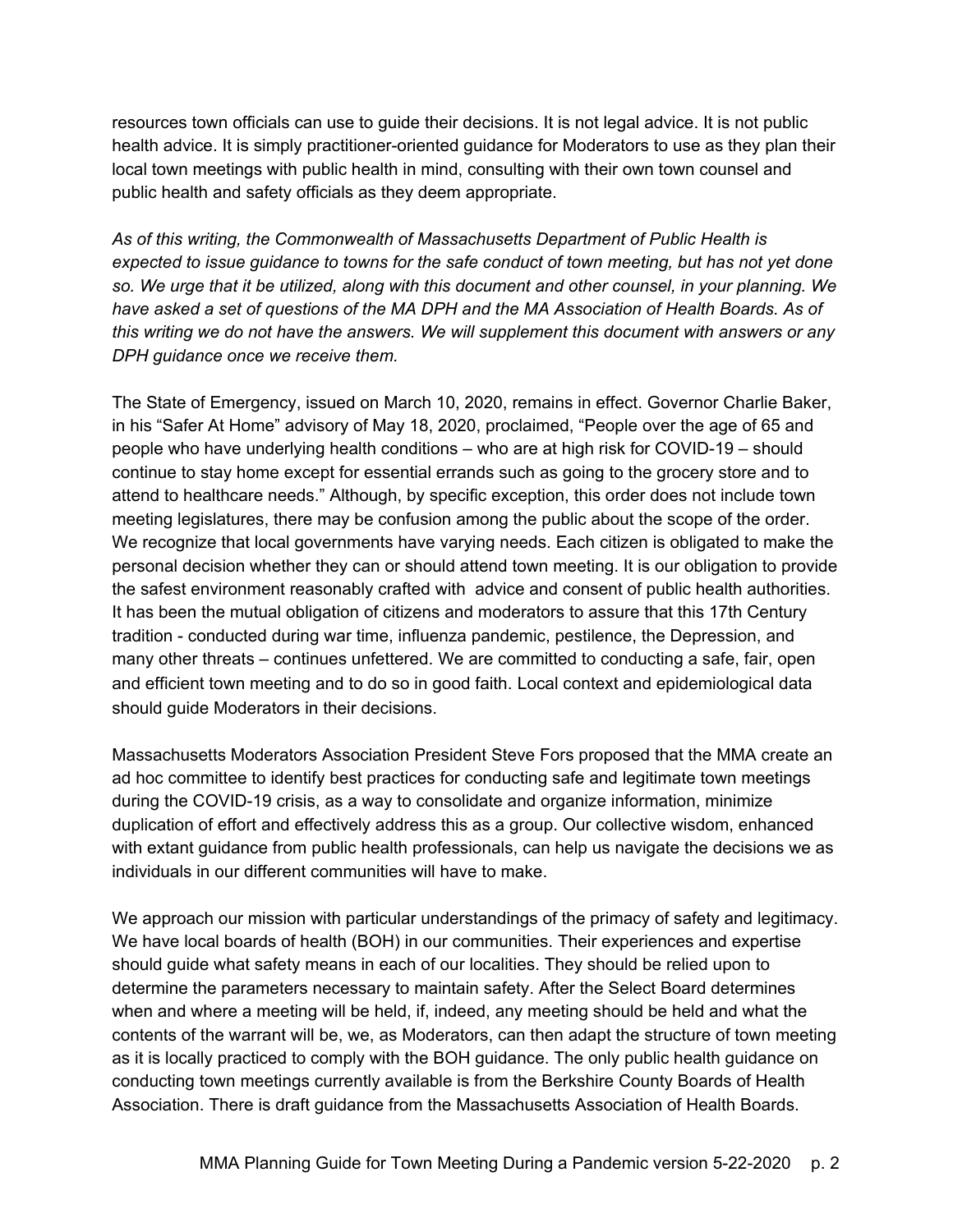Copies of both are available to Moderators as supplements to this document. We each may ask our own BOH about the applicability of available guidance to our own communities. We may ask BOH advice whether one approach to handling a problem is better than another.

The legitimacy of our local town meeting legislatures is determined, in part, by the people that practice it and by the structure of the process. If a preponderance of voters feel they cannot safely attend without unduly risking their own health or the public health, the legitimacy of the meeting is in question. Each judgment made at such a meeting risks credibility of both the matter and town meeting itself.

A fair process begins before the actual event, and also includes the preparations for it. Moderators, in collaboration with town officials, should publish widely the descriptions of protocols that will be used for the meeting. We should inform the public of the efforts we are taking to ensure the safety of the meeting, including our consultations with, and, we hope, the imprimatur of, the local BOH. We need to consider whether voters will leave the meeting feeling that the quality of town meeting (with all the precautions we take) is consistent with the town meetings they already know.

The Moderator needs to be confident that the safety protocols will allow town meeting to preserve its defining deliberative function. Avoiding the inclusion of controversial articles in the warrant for a meeting that might feel constrained by public safety measures likely will help preserve the meeting's legitimacy. Reducing the number of articles to consider, thus lessening meeting time, also may help. The meeting must be deliberative in a way that is consistent with local practice.

The primary questions to ask are:

- Does the Moderator judge that the meeting, as it will be conducted with appropriate public health protections, preserves an adequate deliberative process? The standard for the judgement is one of good faith - that a reasonable effort has been made. The Moderator's judgement is exclusive to the meeting process, not on the public health protections (which are standards dictated by the BOH to which the Moderator must adhere). The principal tenet is that the democratic process in which our local legislatures operate must be preserved, even amidst change necessary to make the process a safe one in which to engage.
- Does the meeting look/feel close enough to the way it usually does to make voters feel comfortable?
- Does the new manner in which the meeting is conducted disenfranchise voters? All voters that could attend in more normal circumstances should have the opportunity to attend under reasonable safeguards if they choose to attend.
- Will participants have confidence in the voting process? The level of confidence in the manner of vote counting and reporting must be consistent with normal practices exhibited in non-COVID times. Any significant change in the manner of voting should be avoided unless the new process is structured to ensure higher levels of confidence in the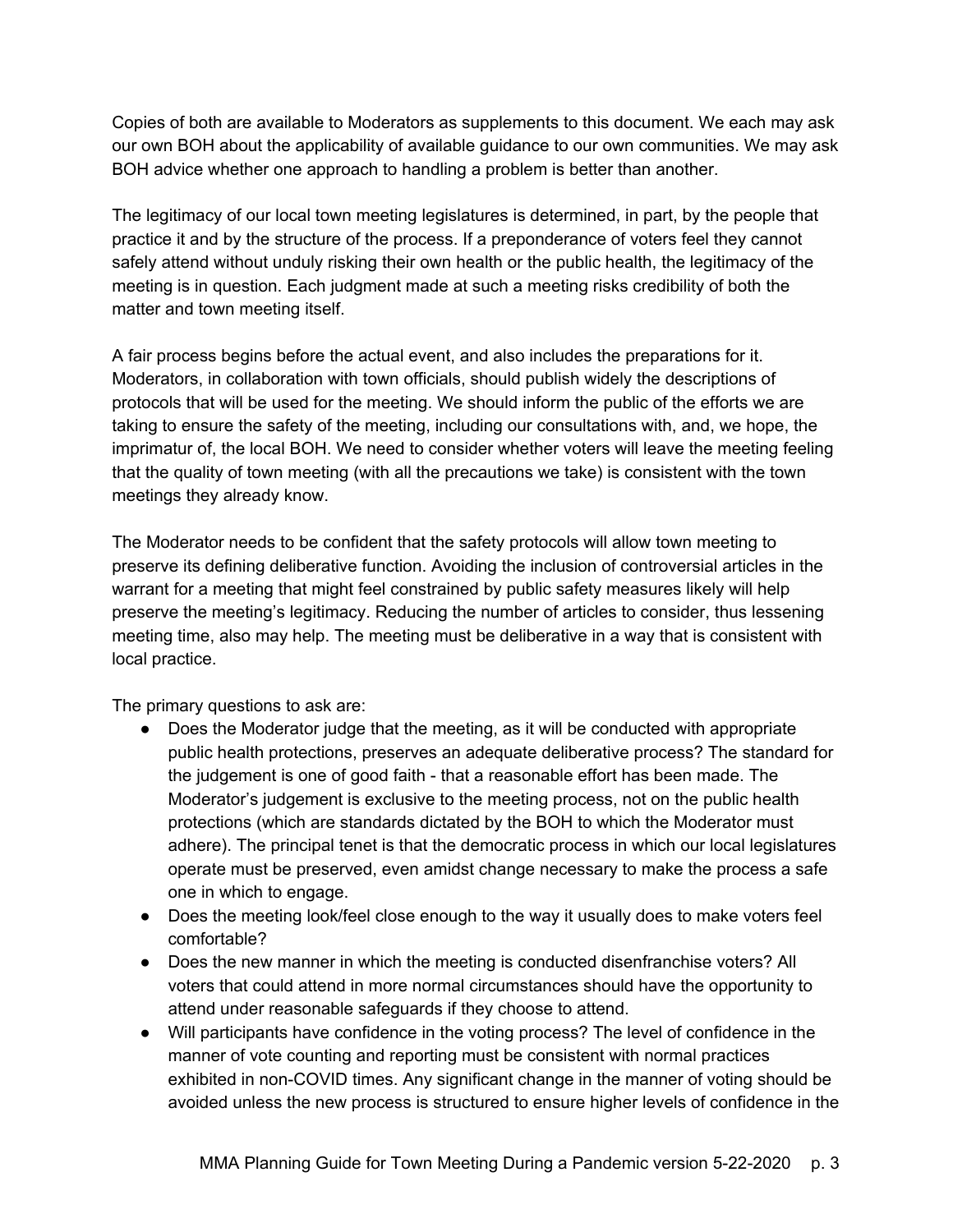result. For instance, do not revert to voice votes when a standing vote is generally utilized, or don't abandon electronic voting if it is your usual method.

● Will participants have the ability to see, hear, speak, make amendments and vote, consistent with past practice?

We have prepared a checklist of topics to aid Moderators and their towns in preparing for town meetings during the pandemic. This is not an exhaustive list. Some items are logistical, like check-in procedures. Others are more social-emotional<sup>2</sup>, focusing on the communicative climate of the meeting, such as ensuring that everyone has had ample opportunity to learn issues prior to the meeting and helping the participants remember they are neighbors in a community experiencing a traumatic event. We can help each other to create the logistics and climate that foster deliberation and a sound voting process. Each topic has a list of questions to ask and several ideas and options to consider in response to each question.

We hope that this Planning Guide helps Moderators and towns think through what will be necessary to conduct a safe and legitimate town meeting.

Respectfully submitted, Rebecca Townsend, Chair Cathy Cordes Mark DiSalvo Carmin Reiss Barry R. Shapiro Michael Forbes Wilcox Alan Wilson

### CAVEAT:

Consider carefully the potential ramifications of instituting new practices in your town meeting. Your community may prefer a new practice intended to be temporary over the traditional practice. As you consider using new protocols to adapt to the pandemic, be mindful that they may be perceived as precedent, changing your town meeting traditions.

<sup>&</sup>lt;sup>2</sup> Because Massachusetts residents have experienced significant and sudden trauma due to the thousands of deaths and illness from COVID-19, local governments need to be mindful of the social and emotional context in which voters will decide to come to town meeting. Since "[t]rauma, anxiety, and despair reduce the capacity of people to take control over their lives and engage in collective action," it is up to local officials to create the environment that will reduce exacerbation of that. (N. Curato, *Democracy in a Time of Misery: From Spectacular Tragedies to Deliberative Action*, Oxford UP, 2019, p. 1).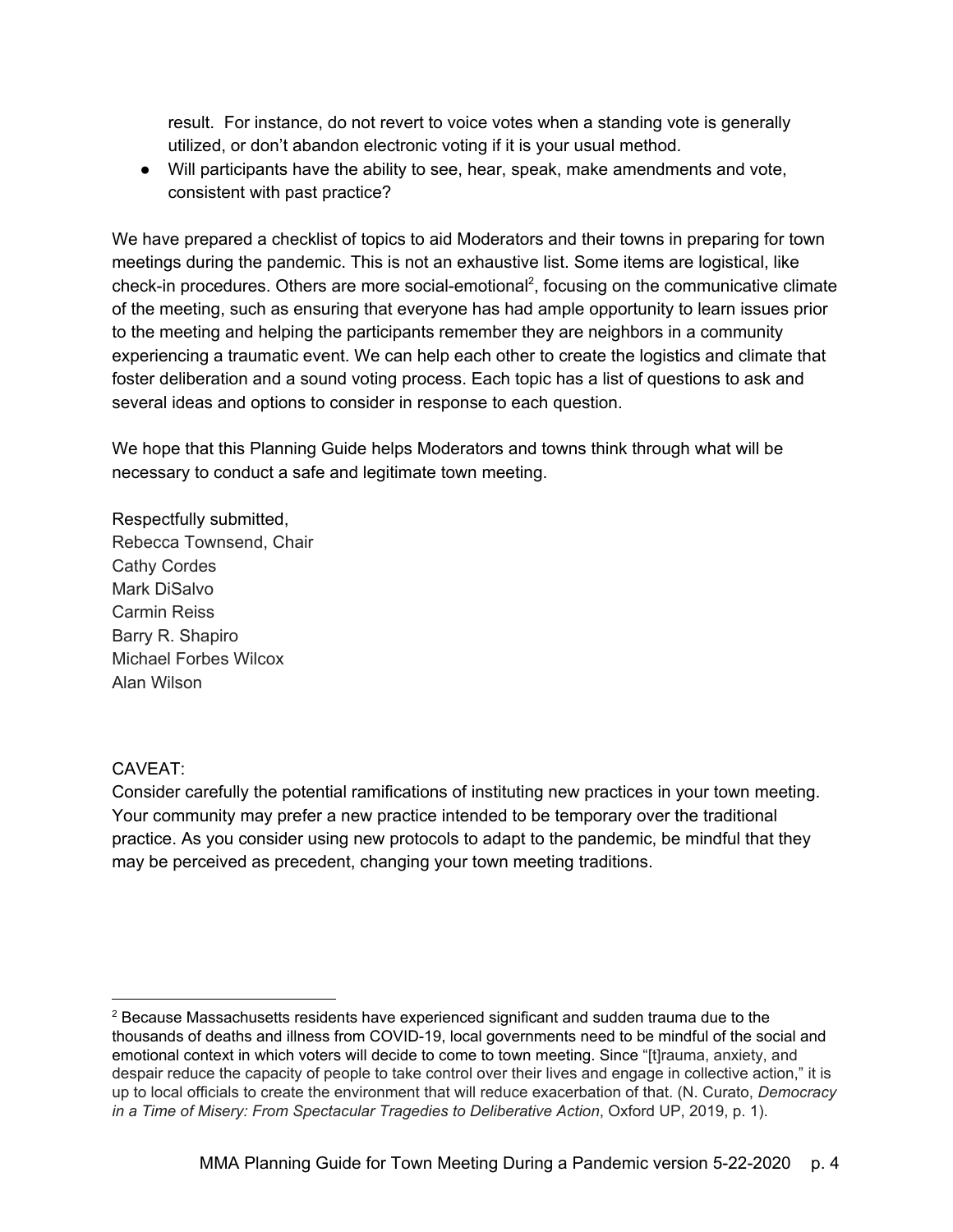### **Table of Contents**

| <b>Timing</b>                                                              | 6              |
|----------------------------------------------------------------------------|----------------|
| Location                                                                   | $\overline{7}$ |
| <b>Communication Before the Event</b>                                      | 10             |
| <b>Communication During the Event</b>                                      | 11             |
| <b>Community engagement</b>                                                | 13             |
| <b>Board Management</b>                                                    | 13             |
| <b>Voting Mechanisms &amp; Technology</b>                                  | 14             |
| <b>Bathrooms</b>                                                           | 15             |
| <b>Media-Press, Social Media</b>                                           | 15             |
| <b>Check-in Procedures</b>                                                 | 16             |
| Gloves/Handwashing                                                         | 17             |
| Staff: Clerk's Office, Public Safety, Public Health, Fire, EMTs/Paramedics | 18             |
| Light                                                                      | 18             |
| <b>Audio-Visual</b>                                                        | 19             |
| <b>Physical (Social) Distancing</b>                                        | 20             |
| <b>Masks</b>                                                               | 21             |
| <b>Warrant</b>                                                             | 22             |
| <b>Distribution of Information</b>                                         | 22             |
| <b>Seating</b>                                                             | 23             |
| <b>Foot Traffic/Pathways</b>                                               | 27             |
| <b>Mobility/ADA Access</b>                                                 | 27             |
| <b>Tone/Climate</b>                                                        | 28             |
| <b>Ceremony</b>                                                            | 28             |
| <b>Resources</b>                                                           | 29             |
| <b>APPENDIX</b>                                                            | 31             |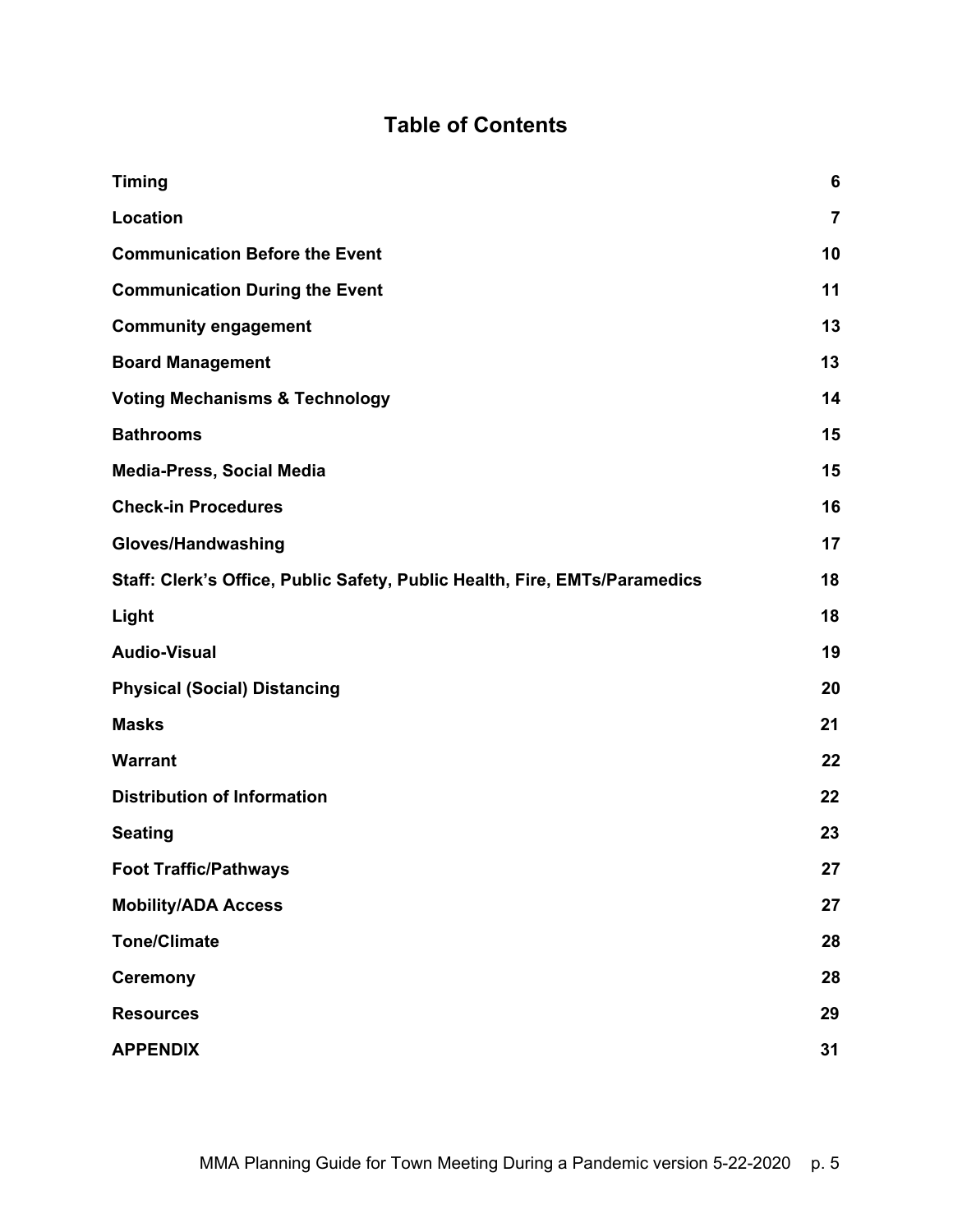# **Timing**

### <span id="page-5-0"></span>**Questions to consider:**

- 1. Should we have our town meeting during a full or partial stay-at-home advisory?
	- a. Who makes the decision? (Prevailing wisdom: If the warrant has been posted, recess and continuance of the meeting is the province of the Moderator pursuant to Mass. Gen. Laws, ch. 39, sec. 10A. If the warrant has not been posted, scheduling the meeting is the province of the Select Board pursuant to Mass. Gen Laws, ch. 39, sec. 9)
	- b. What if the full or partial stay-at-home order remains in force past June 30?

- Choosing when to hold a town meeting is a local decision. Each community needs to assess the conditions and context and make a decision for itself.
- If Annual town meeting (ATM) is delayed beyond June 30, recent amendments by the Legislature (MAlegislature.gov/Laws/SessionLaws/Acts/2020/Chapter 53) permit towns, with DOR approval for each thirty day period, to continue operations on an emergency expenditure basis at not less than 1/12 of the prior year's appropriated budget, up until the 30th day after the Governor has lifted the Declaration of Emergency.
- Regional school districts have a parallel mechanism for continuing operations with approval of DESE (Mass. Gen. Laws, ch. 71, sec. 16B and 603 C.M.R. 41.05).
- Massachusetts Ch. 39, sec. 10A, as amended by Acts 2020 Chapter 53 section 2a, provides that:
	- *Notwithstanding any general or special law, charter provision or by-law to the contrary, during and for a period of 5 days after the termination of any weather-related, public safety or public health emergency, the town moderator or person designated to perform the duties of town moderator may, in consultation with local public safety or public health officials and the board of selectmen, recess and continue a town meeting previously called pursuant to a warrant issued pursuant to section 10 to a time, date and place certain; provided, however, that any such recess and continuance period shall not exceed 30 days. The moderator or person designated to perform the duties of town moderator may renew the declaration of recess and continuance period for*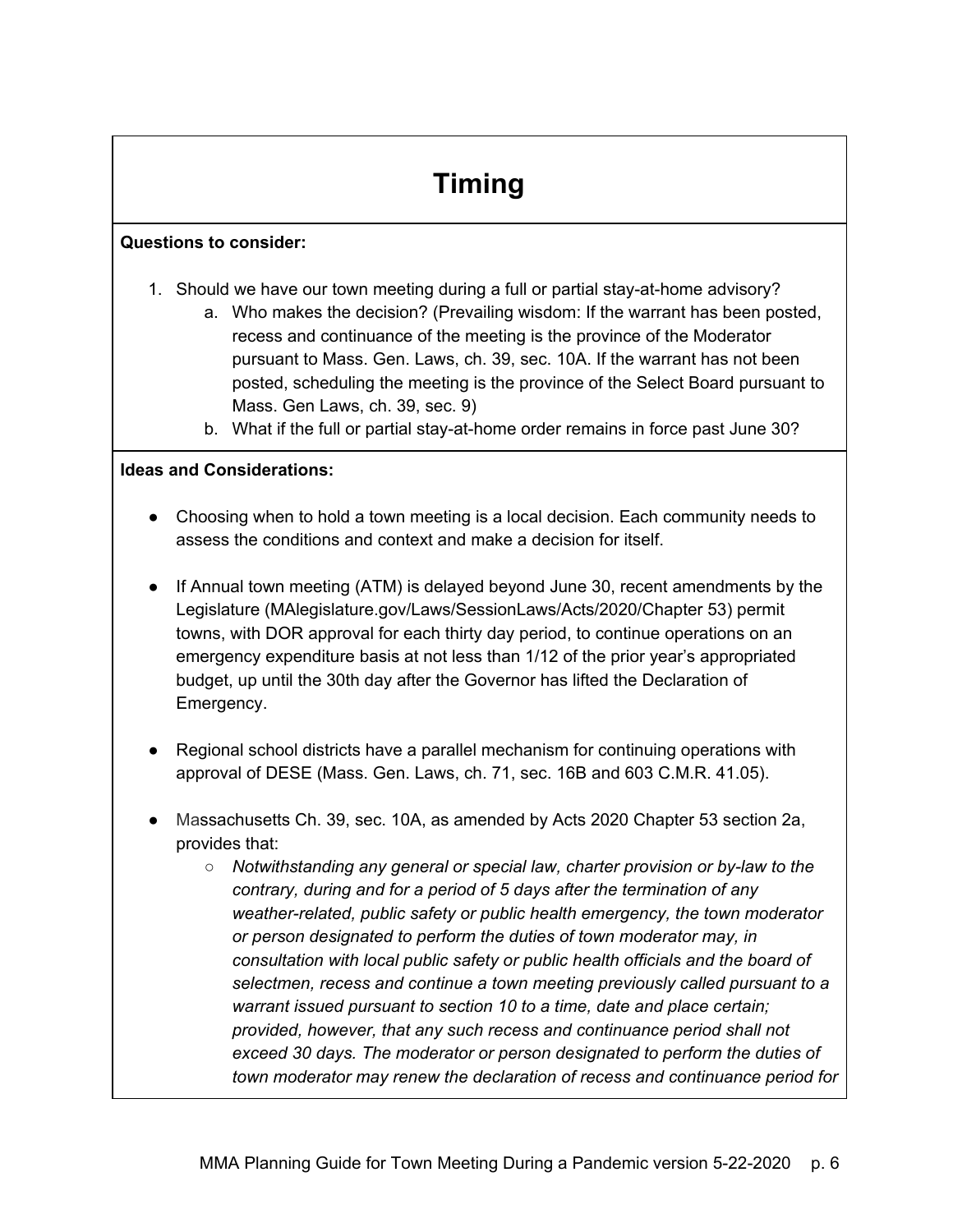*up to 30 days at a time but not more than 30 days following the date of rescission of a state of emergency declared by the governor.*

- While the MMA takes no official position on whether a town should delay, most communities, in response to a member survey, responded that they are delaying their meetings or have delayed them.
- Those who will wait until after the stay at home advisory ends may be doing so to minimize risk of virus transmission from a large gathering.
- Those who have met or will meet while the advisory is in effect may feel the particular legislative decision could not wait until an undetermined time when the advisory is removed.

## **Location**

### <span id="page-6-0"></span>**Questions to consider:**

- 1. When we hold our town meeting, where should we hold it to reduce chances of spread? How much space is necessary for the number of individuals anticipated for safe conduct of the meeting?
- 2. Will outside be feasible?
- 3. Will inside be feasible?
- 4. If inside, would a dispersed meeting inside a single structure with multiple rooms be feasible? What about use of multiple locations in physically separated buildings?
- 5. How do size of attendance, hours of attendance, number of nights of attendance impact the answers to these questions?

### **Ideas and Considerations:**

● Public health officials are in accord that outdoor locations are safer than indoors. The formula for risk to public health, especially in an enclosed space, is: Risk of Infection = Exposure x Time.<sup>3</sup>

<sup>3</sup> E. Bromage, "The Risks--Know Them--Avoid Them," 6 May 2020. [https://www.erinbromage.com/post/the-risks-know-them-avoid-them?campaign\\_id=9&emc=edit](https://www.erinbromage.com/post/the-risks-know-them-avoid-them?campaign_id=9&emc=edit_nn_20200511&instance_id=18384&nl=the-morning®i_id=123588584&segment_id=27239&te=1&user_id=3c62f0245633acd37740b47806e59a1c) nn 20200511&instance\_id=18384&nl=the-morning&regi\_id=123588584&segment\_id=27239&t [e=1&user\\_id=3c62f0245633acd37740b47806e59a1c](https://www.erinbromage.com/post/the-risks-know-them-avoid-them?campaign_id=9&emc=edit_nn_20200511&instance_id=18384&nl=the-morning®i_id=123588584&segment_id=27239&te=1&user_id=3c62f0245633acd37740b47806e59a1c)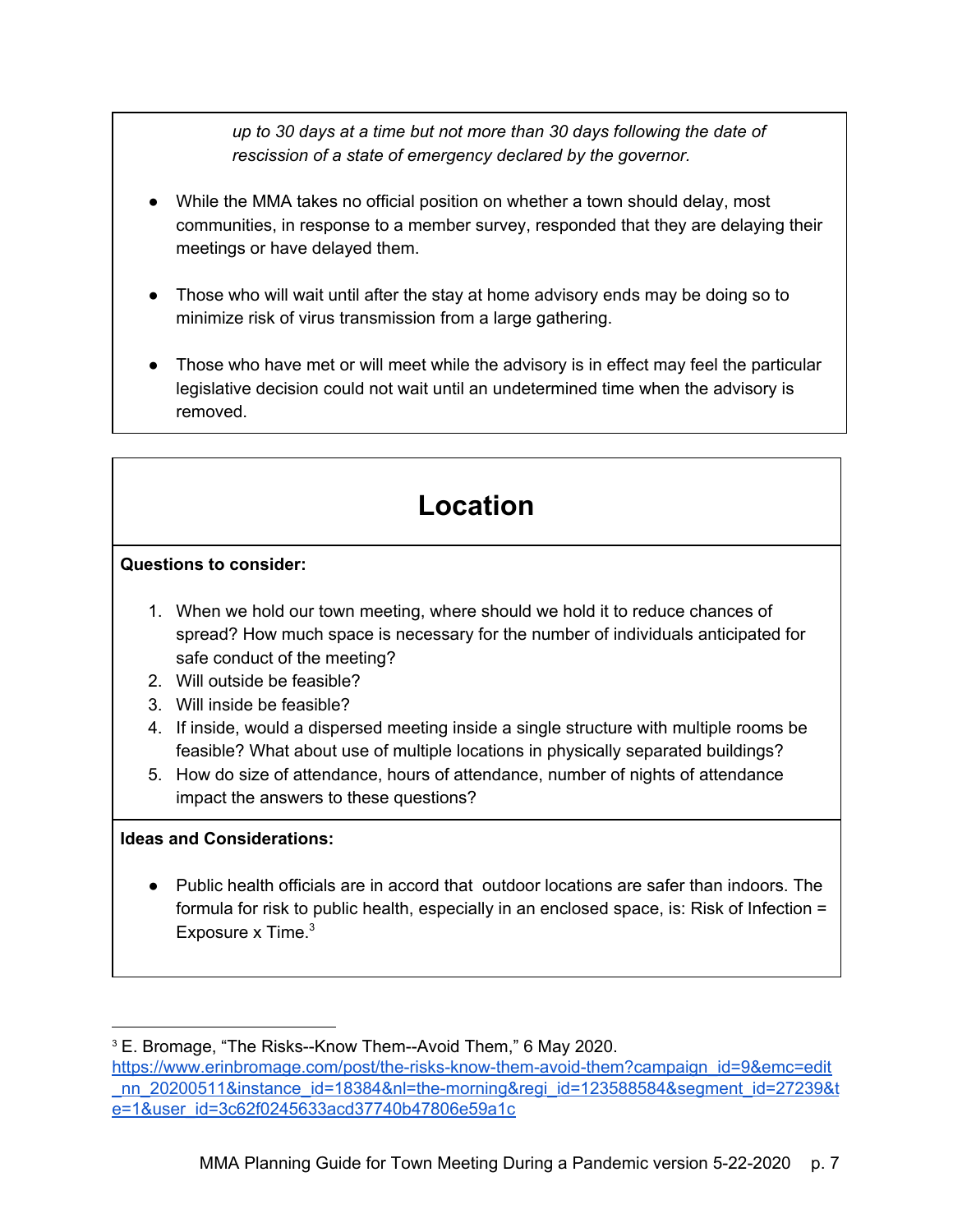- According to an informal survey of MMA a large number of moderators are considering or planning for a meeting outside. The balance are considering multiple indoor rooms or a larger indoor space than they usually use.
- Given that a shorter meeting translates directly to a lesser public health risk, consideration should be given to streamlining the warrant, taking up only essential articles (e.g., operating budgets, critical capital items, regional school district assessments, and other time-sensitive or urgent matters).
- If a town chooses to hold an outdoor meeting in a parking lot or field, chairs should be placed with a minimum 6' radius of space around each, perhaps with pairs of chairs placed with 6' radius of space around each pair in a portion of the meeting area, with additional space provision for movement within the venue. Consideration should be given to potential bottlenecks at ingress and egress. Holding the meeting during daylight hours minimizes insects and makes logistics easier. A tented area might be provided for persons with medical conditions making them sensitive to heat and sun. Advance preparation will be necessary to place signage, put out supplies, mark pathways, flow direction, chair locations, etc. Have enough trained staff on hand for smooth management.
- If a town chooses to hold an outdoor meeting with voters remaining inside their cars and a large outdoor screen, care should be taken to place larger vehicles in the rear of the lot to avoid obstructing the view from smaller cars. Attendees should be advised against idling their engines and honking. Provision should be made for voters without cars to attend. Again, advance preparation will be necessary.
- If a town chooses to hold an indoor meeting, a large venue with significant outside airflow is preferable for mitigation of virus transmission risk. Consideration should be given to potential bottlenecks at ingress and egress. Provision might be made for separate spaces for voters over 65 or otherwise at greater health risk, voters with accompanying children, and voters with reason not to wear a mask.
- The Berkshire County Board of Health Associations suggests, "Consider using multiple, smaller rooms for town meeting connected by closed circuit TVs and microphones to reduce the exposure to large groups. Have one room for people who will not wear a mask. Have additional rooms for those who arrive with children, are over 65 or have underlying health conditions" (p. 2).

Pros: Sheltered from weather, unconfigured space allows positioning of chairs and demarcation of traffic patterns to maintain social distance; higher ceiling allows greater ventilation, mitigating virus transmission risk, easier audio-visual set-up.

Cons: Potential bottlenecks on ingress and egress making social distancing difficult to maintain; uncertain impact of HVAC system on virus transmission. Data show that an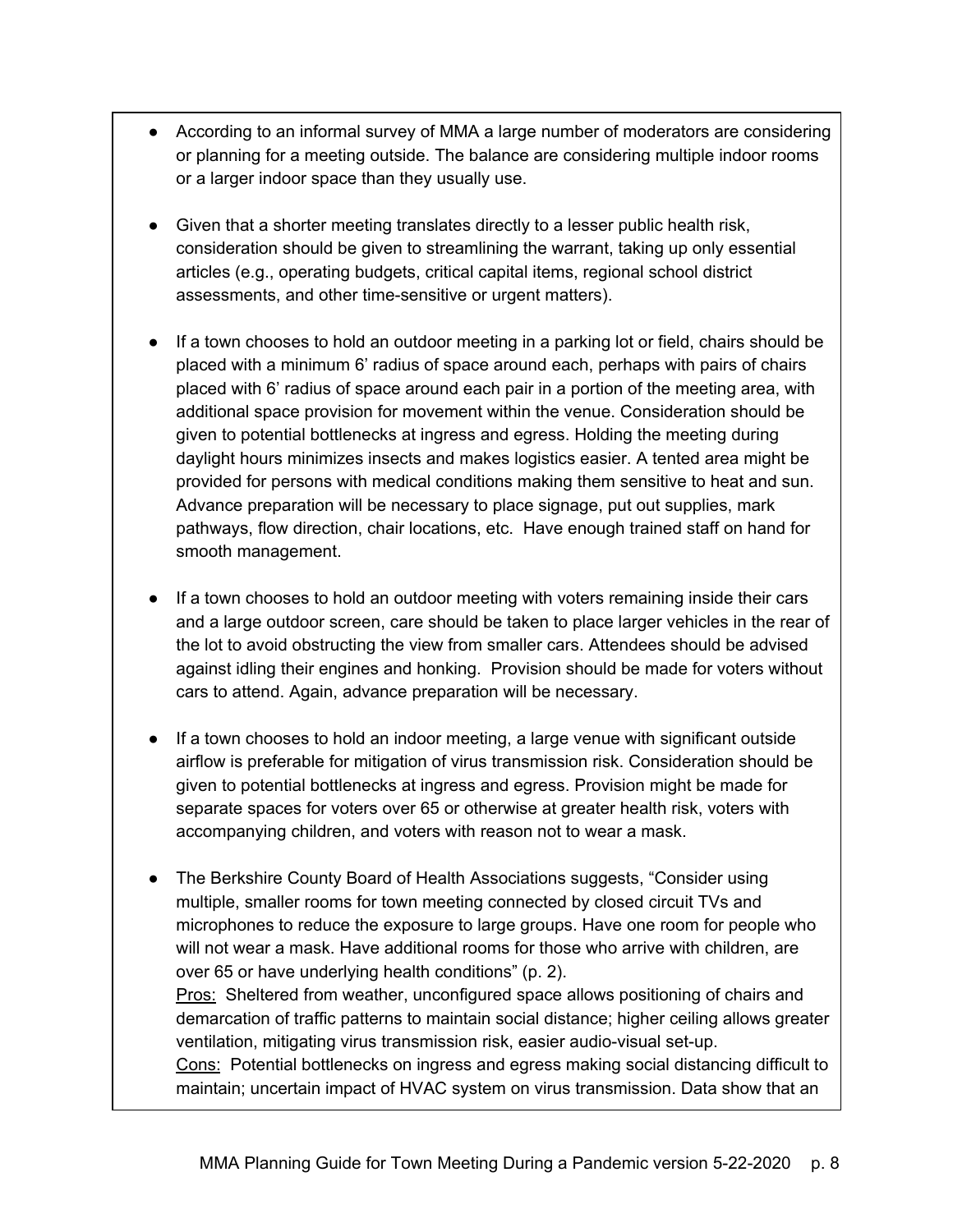enclosed space is inherently less safe than outdoors.<sup>4</sup>

● Indoor meeting in multiple rooms or multiple buildings.

Pros: Separation of voters into cohorts mitigates virus transmission risk and facilitates contact tracing in the event an attendee subsequently is confirmed to have the virus; voters may feel more secure being in a smaller assembly or having a choice of meeting space.

Cons: Requires more coordination, deputy/assistant Moderators, deputy/assistant town clerks, communication between meeting spaces, more complex and possibly more expensive audio-visual set-up, multiple check-in operations if multiple buildings used, and the complexity of multiple rooms will increase the length of the meeting and the time participants are exposed to each other.

- If outside, mark all spaces for parking or sitting with chalk on the ground and, if providing them, place chairs in the circle, one per circle. All circles are appropriately physically distanced. Family members sitting together can grab an extra chair on their way to the circle if needed or one can be brought to them.
- Depending on town resources (e.g., overtime pay), consider holding the town meeting when there is a clear expectation of lots of daylight. Otherwise an area with sufficient lighting will be required. This may be on a weekend. Consider avoiding religious holidays.
- Plan for weather contingencies, weather warnings, and weather go or no go's. Rain dates should also be incorporated. A contingency should also be considered if an event is stopped while in process, how will it be resumed. The weather safety of participants should also be considered.
- Both heat and cold should have appropriate contingencies. Do shade or tents need to be provided in an emergency respite area? (See DESE Guidelines for graduations) Does drinking water need to be provided? If so, follow CDC Guidelines regarding individual serving. If it is cold, is there space for participants to warm themselves? Should the outdoor space be fogged for mosquitos prior to the meeting? Is it possible to provide everyone with repellent and sunscreen?
- Consideration should be made for pre-check-in screen questions about symptoms by BOH personnel.

<sup>4</sup> E. Bromage, "The Risks--Know Them--Avoid Them," 6 May 2020. [https://www.erinbromage.com/post/the-risks-know-them-avoid-them?campaign\\_id=9&emc=edit](https://www.erinbromage.com/post/the-risks-know-them-avoid-them?campaign_id=9&emc=edit_nn_20200511&instance_id=18384&nl=the-morning®i_id=123588584&segment_id=27239&te=1&user_id=3c62f0245633acd37740b47806e59a1c) [\\_nn\\_20200511&instance\\_id=18384&nl=the-morning&regi\\_id=123588584&segment\\_id=27239&t](https://www.erinbromage.com/post/the-risks-know-them-avoid-them?campaign_id=9&emc=edit_nn_20200511&instance_id=18384&nl=the-morning®i_id=123588584&segment_id=27239&te=1&user_id=3c62f0245633acd37740b47806e59a1c) [e=1&user\\_id=3c62f0245633acd37740b47806e59a1c](https://www.erinbromage.com/post/the-risks-know-them-avoid-them?campaign_id=9&emc=edit_nn_20200511&instance_id=18384&nl=the-morning®i_id=123588584&segment_id=27239&te=1&user_id=3c62f0245633acd37740b47806e59a1c)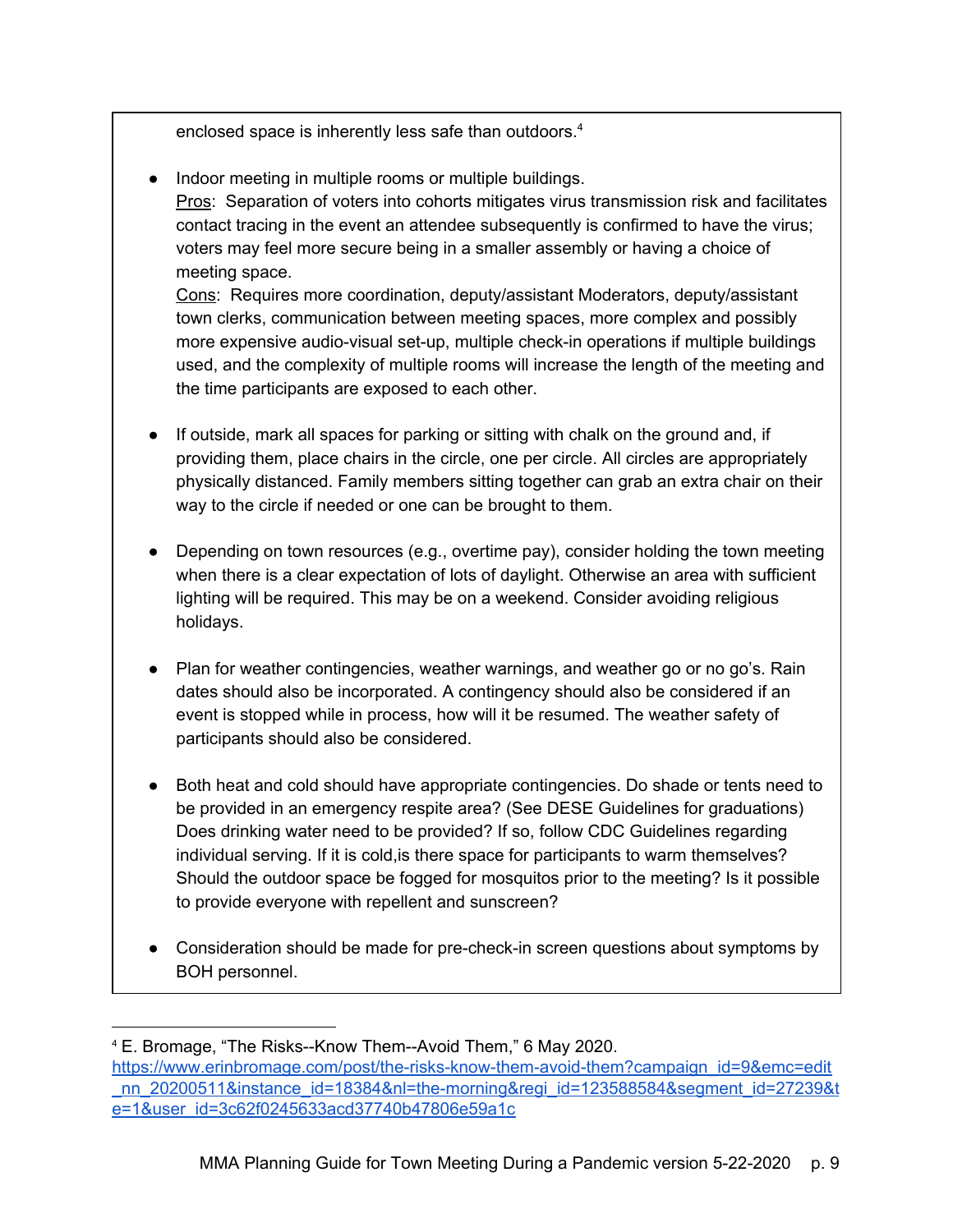● Consideration should be made for timely access to emergency medical services. Physical safety should also be considered. Elimination of trip, slip and fall hazards.Ensure seating is appropriate and stable. Ensure the seating surface is firm and chair legs will not sink or fall over. Conduct a full site review several points prior to the meeting.

## **Communication Before the Event**

### <span id="page-9-0"></span>**Questions to consider:**

1. We communicate with a variety of people and institutions: internally with local government officials and staff and externally with the voting public. What are some communication practices we can use to collaborate internally and externally?

- Communication modes used by towns include the following:
	- town website
	- social media (twitter, facebook)
	- email to enrollees in town notice programs
	- reverse 911 recorded telephone messages/"Code Red" notifications
	- press releases to local newspaper
	- local access cable television (which may have an associated YouTube channel and a website)
	- radio
	- direct mail
- Once the meeting date has been set by the Select Board, communicate to residents in detail the special rules to be followed at the meeting so everyone can come prepared.
- Communicate as much as possible about the substance of articles, including motions if they're complicated or long, etc, so as to minimize, or perhaps eliminate, handouts at the meeting.
- Communicate how logistics and procedures for this meeting will differ from those the voters are accustomed to.
- Consider having local community access TV stations air presentations of articles. Consider recording ZOOM meetings with presentations and questions/answers, and making the recordings available on the town website. Recordings could include an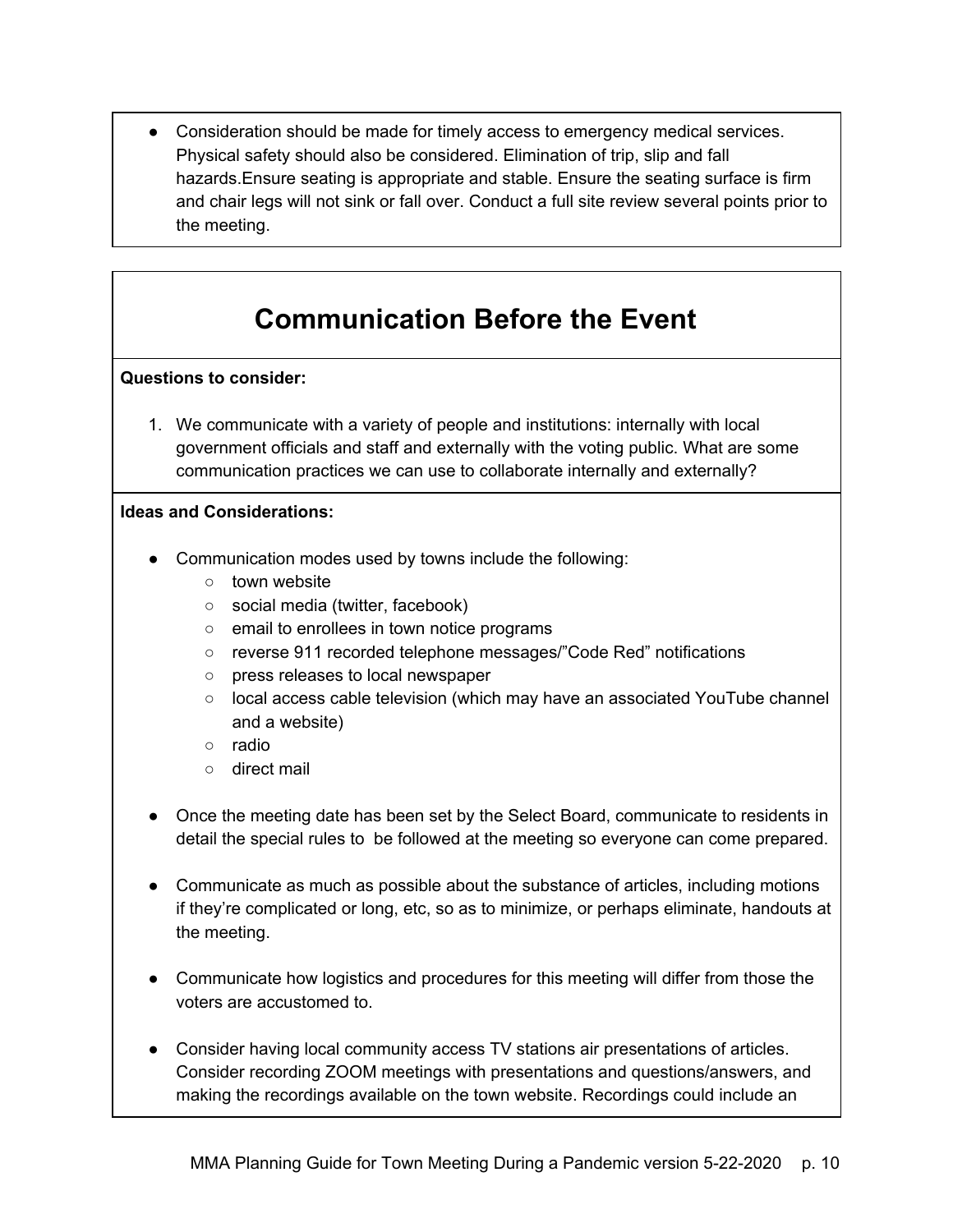interview format with Select Board member/chair or Finance Committee chair. Measures like these should shorten the time needed for questions.

- Communicate that anyone who is sick, in quarantine or isolation, or recently exposed to an COVID-19-positive person should not attend the event. Be clear that masks or face coverings will be required, and that anyone with a medical reason not to wear a mask will be seated in a separate area. All participants must adhere to social distancing principles. If more specific protective measures will be put into place, these should also be communicated. so participants will understand the expectations to attend the event.
- Attendees should be provided electronically (via the website) a self-evaluation checklist to determine their own health status in regard to COVID-19 symptoms, test results, and recent exposure history. If there is a positive response to any item, the person should not come to the meeting to protect others. Messaging should provide notice that participants should avoid close socializing (gathering of groups of people) on the way into, during, and immediately after town meeting.
- Discourage solicitation at the meeting site (e.g. for candidates, issues, etc).
- <span id="page-10-0"></span>Urge all attendees to arrive early!

### **Communication During the Event**

#### **Questions to consider:**

- 1. How will you organize voter speaking turns?
- 2. How will all the officials be physically arranged?
- 3. What kinds of safety messages will you share?
- 4. What kind of signage will you have?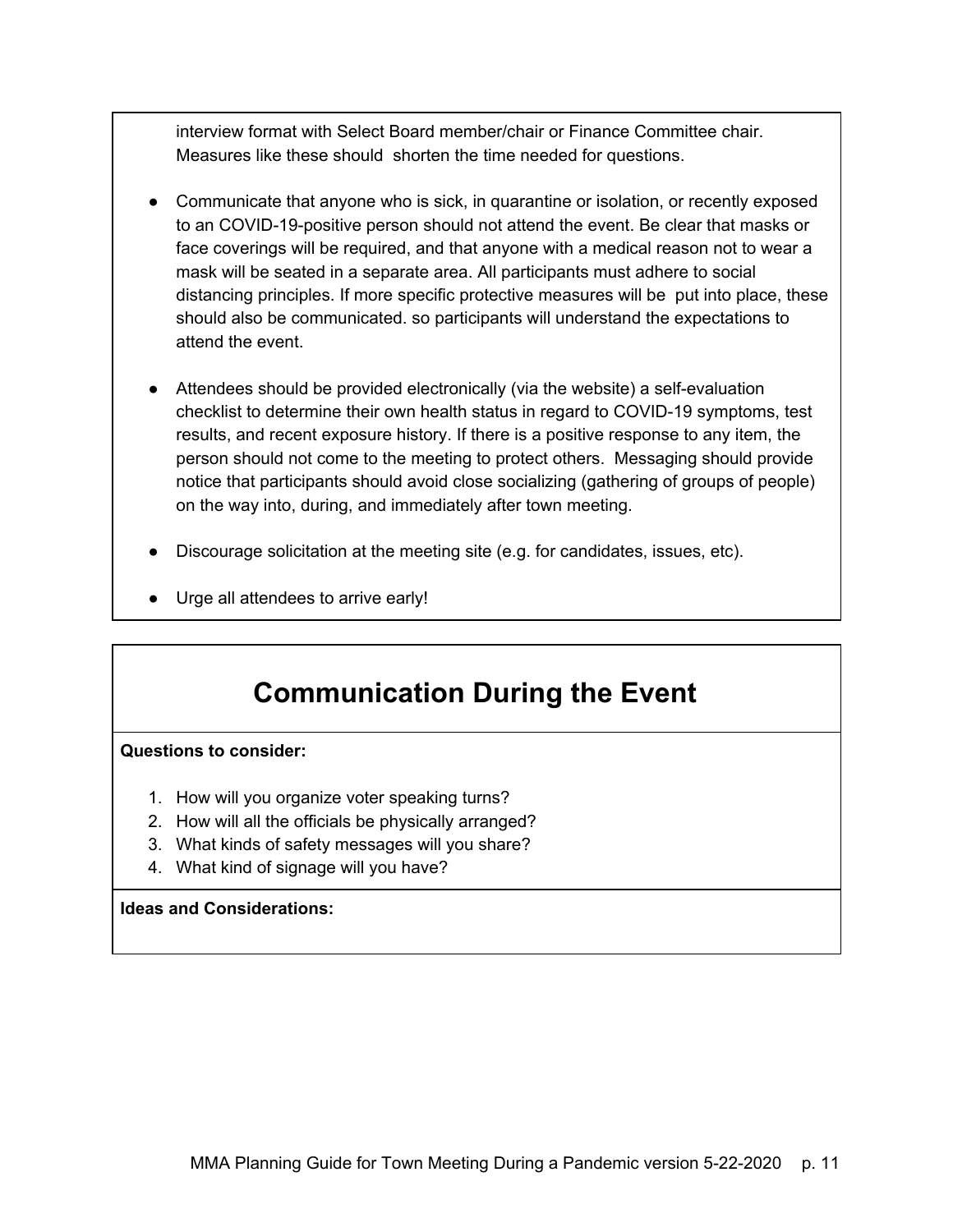- Consider that speaking, especially without masks contributes to transmission.<sup>5</sup>
- Consider modifying the standard practice on how long presenters and voters may speak to reduce the time and the duration of the meeting.
- Consider providing a safety message, including location of fire exits and the locations of bathrooms, making participants aware of new safety parameters, like the use of masks and seating and how to do certain functions, during the event.
- Consider signage (in all languages as needed) with safety messages. Examples may be found on the CDC website: [https://www.cdc.gov/coronavirus/2019-ncov/communication/print-resources.html?Sort](https://www.cdc.gov/coronavirus/2019-ncov/communication/print-resources.html?Sort=Date%3A%3Adesc) [=Date%3A%3Adesc](https://www.cdc.gov/coronavirus/2019-ncov/communication/print-resources.html?Sort=Date%3A%3Adesc)
- Be aware that having speakers lining up at a microphone presents additional risk and management challenges in the increased movement of persons within the venue, and the potential transmission of virus on and around the microphone. Consider consulting the local BOH on whether it is reasonable to have speakers address the meeting from a microphone, if appropriate safeguards are in place (e.g., socially distanced queueing, marked one-way traffic patterns, being masked while speaking, having each speaker clean the microphone with an alcohol wipe after speaking).
- Consider providing a protectively attired staff person or volunteer to wipe the microphone after each use.
- The Moderator should be on a raised platform so they can see everyone. Since the attendees will be spread out, whether inside or outside, in or out of cars, it may be necessary to appoint checkers to assist in identifying people who wish to speak (perhaps signified by holding up a red flag or card) and to help with any vote counts.
- In an outdoor meeting where voters remain in cars, attendees who do not wish to leave their car to speak should be given the option to write their question down and have it delivered to the Moderator by a PPE-clad staff member.
- Being mindful of the Open Meeting Law, consider establishing private chat rooms for

<sup>&</sup>lt;sup>5</sup> "Talking can also launch thousands of droplets so small they can remain suspended in the air for eight to 14 minutes, according to a new study. The research published ... in The Proceedings of the National Academy of Sciences, could help explain how people with mild or no symptoms may infect others in close quarters such as offices, nursing homes, cruise ships and other confined spaces. The study's experimental conditions will need to be replicated in more real-world circumstances, and researchers still don't know how much virus has to be transmitted from one person to another to cause infection. But its findings strengthen the case for wearing masks and taking other precautions in such environments to reduce the spread of the coronavirus." (Sheikh, 2020)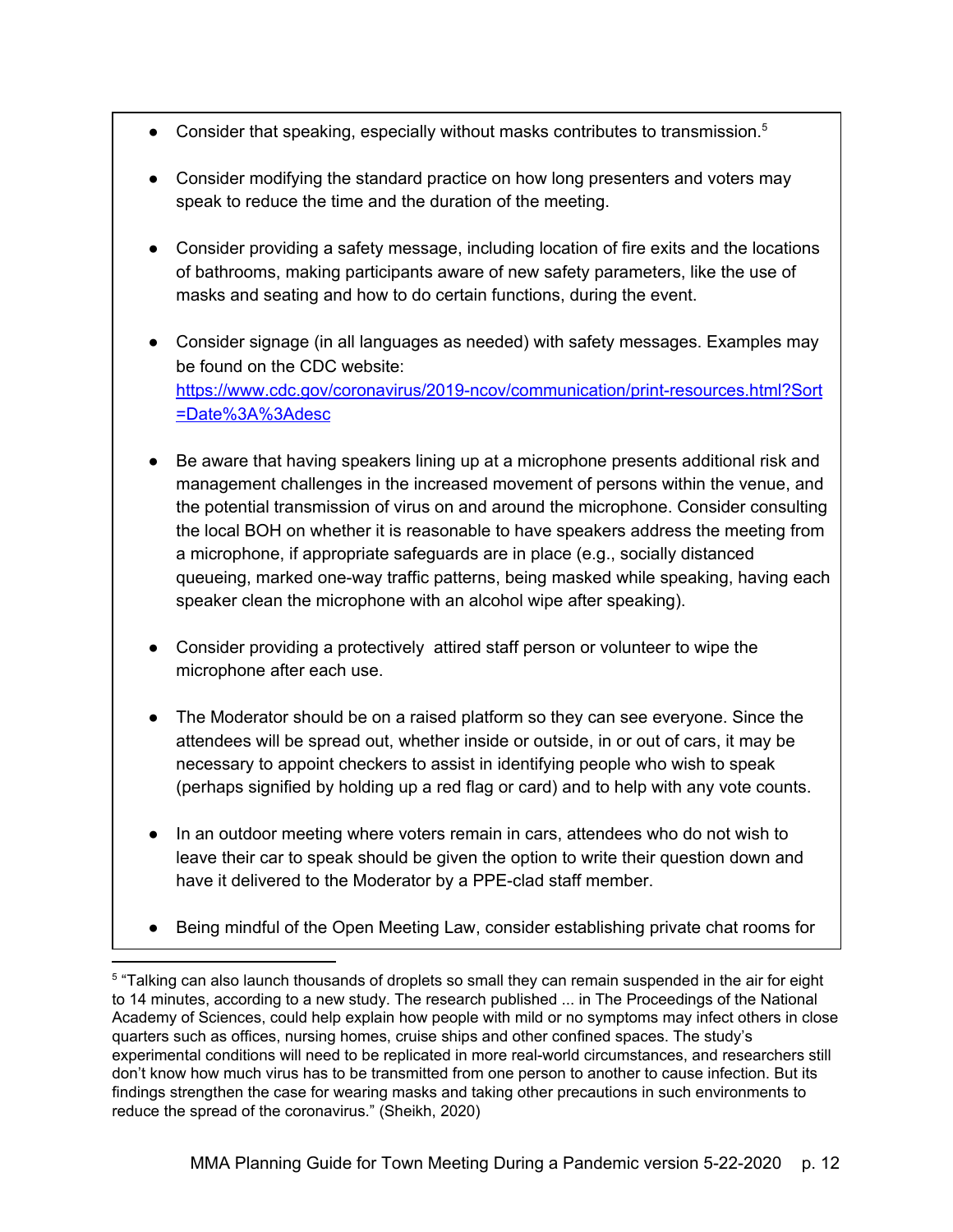boards to speak with one another within their group and the Moderator to speak with a proscribed wider group.

Consider communicating, before the meeting adjourns, how voters will be asked to exit, e.g., orderly exit rows giving folks the opportunity to proceed walking to their cars before the next row of seated individuals begins to exit.

## **Community engagement**

### <span id="page-12-0"></span>**Questions to consider:**

- 1. What options exist for residents to learn more about the protocols you are implementing?
- 2. What options exist for voters to learn more about issues on the warrant?
- 3. What options do residents have to become involved in discussing issues?

### **Ideas and Considerations:**

- Enhance voter knowledge and discussion of issues before the meeting. Asking the local community television station to air presentations about warrant articles can help residents become informed.
- Ideally, all procedural information should be posted on the town website.
- Use of community facebook and other social media platforms to share issues can help participants learn more and they offer chances for discussion.
- The Moderator, Select Board, or Finance Committee can host an online forum on warrant articles.

### **Board Management**

### <span id="page-12-1"></span>**Questions to consider:**

- 1. How will the Moderator communicate with boards and committees to solicit ideas, opinions, reactions, collaborations, or to share information and decisions?
- 2. How can the Moderator enlist the aid of Boards in sharing information with the public?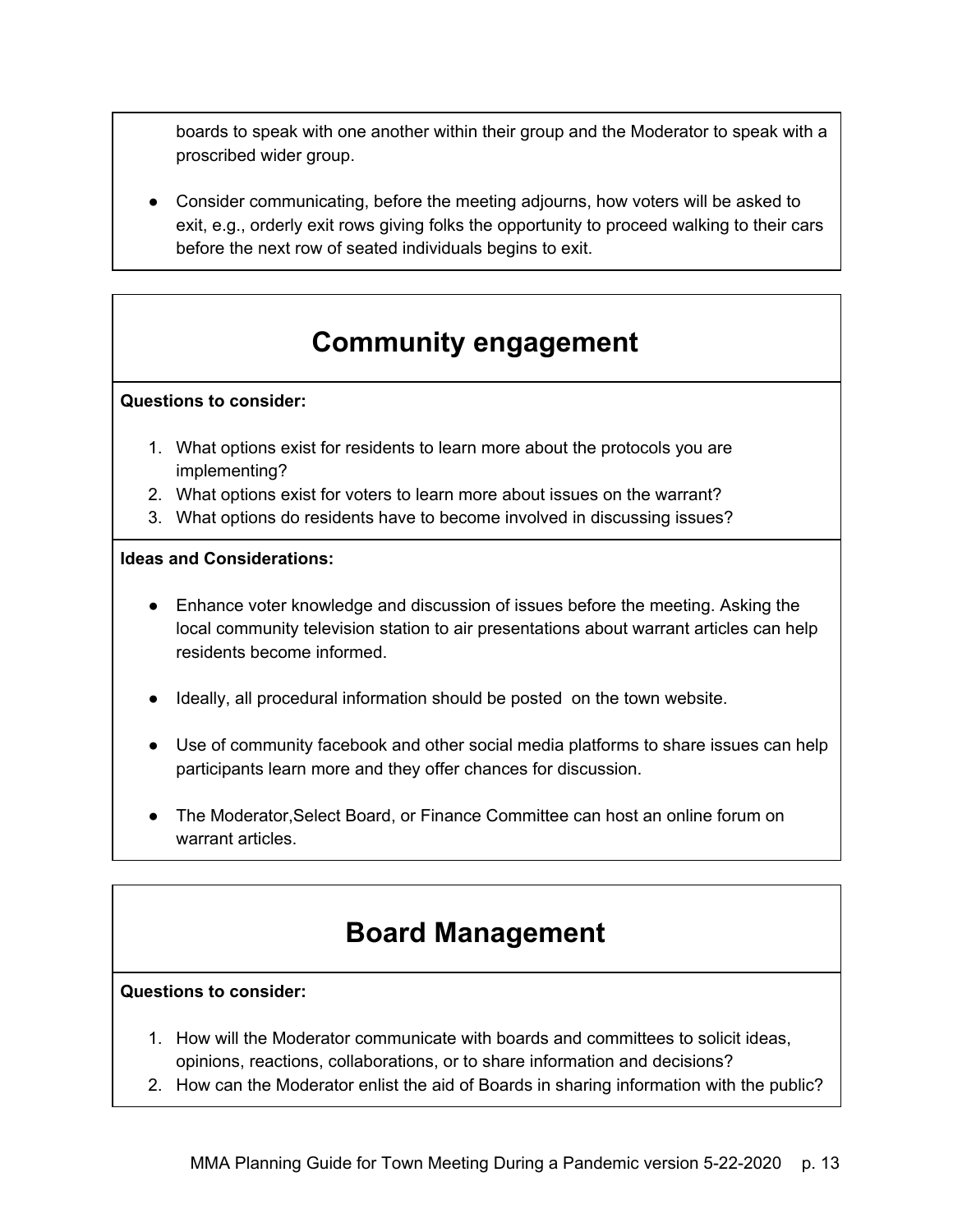### **Ideas and Considerations:**

- The Select Board should communicate with voters in advance of the meeting about the substance of the articles and hold a telephonic or Zoom information meeting to attempt to reduce questions at the ATM.
- During town meeting, the Select Board, Clerk, Town Counsel, Town Manager or Administrator could sit at different, or a very long table, so they are appropriately physically distanced; each to have their own microphone, if possible.
- Boards and committees include community members with their own networks. It will be important to ask them to share information with their own networks.

## **Voting Mechanisms & Technology**

#### <span id="page-13-0"></span>**Questions to consider:**

- 1. What mechanisms and protocols does town meeting regularly use? Will those methods work with any adaptations for this extraordinary circumstance?
- 2. If you are trying a new method, have you rehearsed it with a small group of fellow officials or volunteers?

- If you use voice votes, will you be able to hear everyone? If not, consider moving to card-raising.
- If you are distributing voting cards, consider having PPE-clad staff distribute them.
- If you use electronic voting, test it in the venue you will use. Consider having PPE clad staff distribute sanitized clickers and having voters return clickers to bins without contact with other persons.
- If the vote needs to go to a hand-count, be sure to have trained the tellers on-site with plenty of advance notice.
- If you have vote counters who work in pairs, enforce the 6' distance.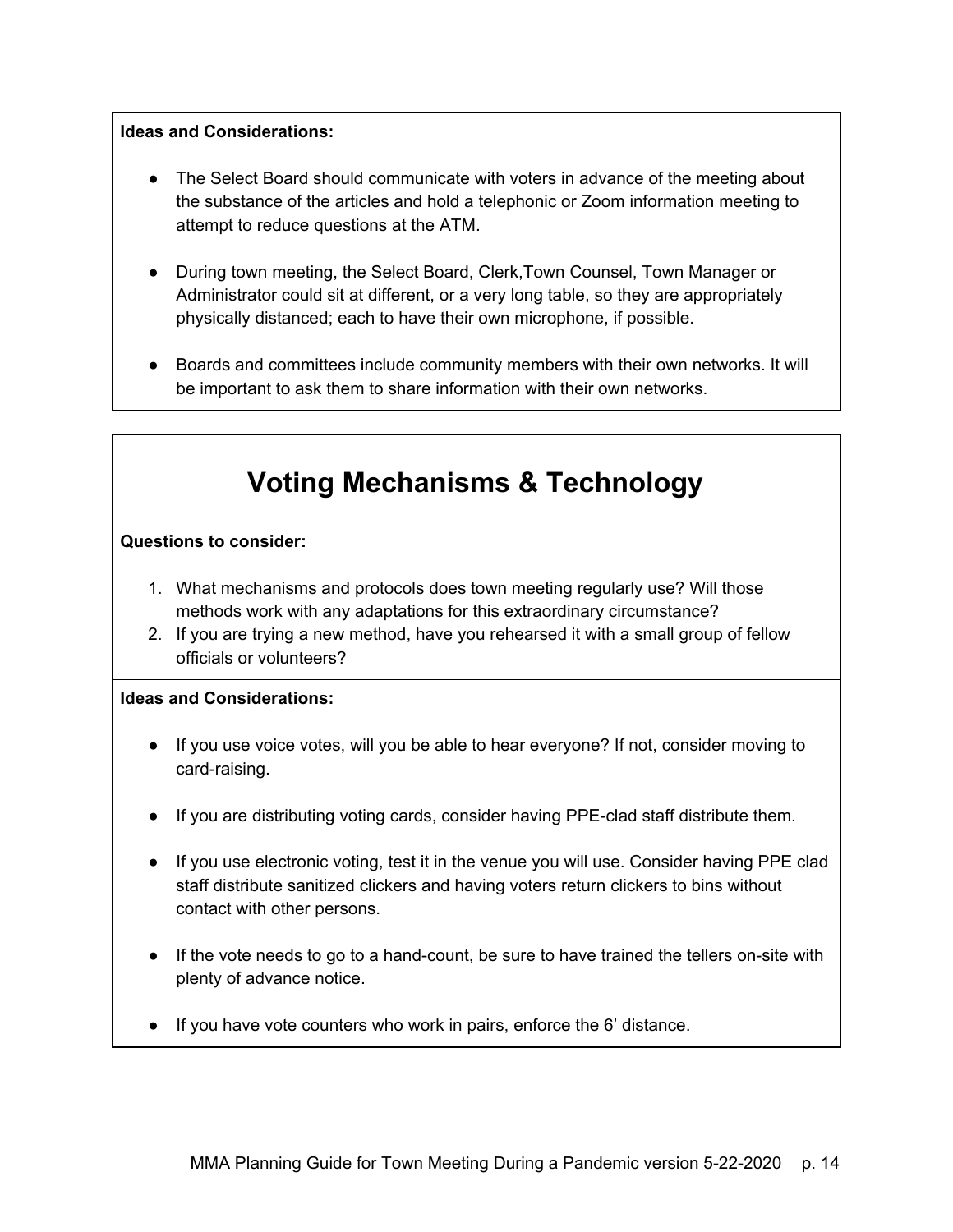## **Bathrooms**

### <span id="page-14-0"></span>**Questions to consider:**

1. How can bathrooms be made safe and accessible both at the start and during the meeting?

### **Ideas and Considerations:**

- Consult with the local Disability Commission on accessibility issues.
- Consider arranging for professional cleaning service to sanitize bathrooms before the meeting and to maintain their cleanliness during the meeting.
- Provide antiseptic wipes and hand sanitizers as appropriate.
- Provide portable toilets if necessary given the location of the meeting and the size of the projected crowd; make certain toilets are accessible.
- Consider limiting the number of people who may occupy the bathroom.
- Mark six-foot intervals outside the bathroom and post a sign reminding people to observe appropriate distancing, wash their hands, and avoid touching their faces.

## **Media-Press, Social Media**

### <span id="page-14-1"></span>**Questions to consider:**

1. Have you or your town informed local newspapers, newsletters, civic groups and organizations about your plans for town meeting, even if they are in draft form?

### **Ideas and Considerations:**

Sharing plans can help alleviate concerns. Some draft plans may cause people concern, so think carefully about what you share. Do consider that people usually like to know what is going on, so more openness about plans--even in the draft stage, marked as such--can help people know that you are taking steps to safeguard everyone while still providing an opportunity for deliberation.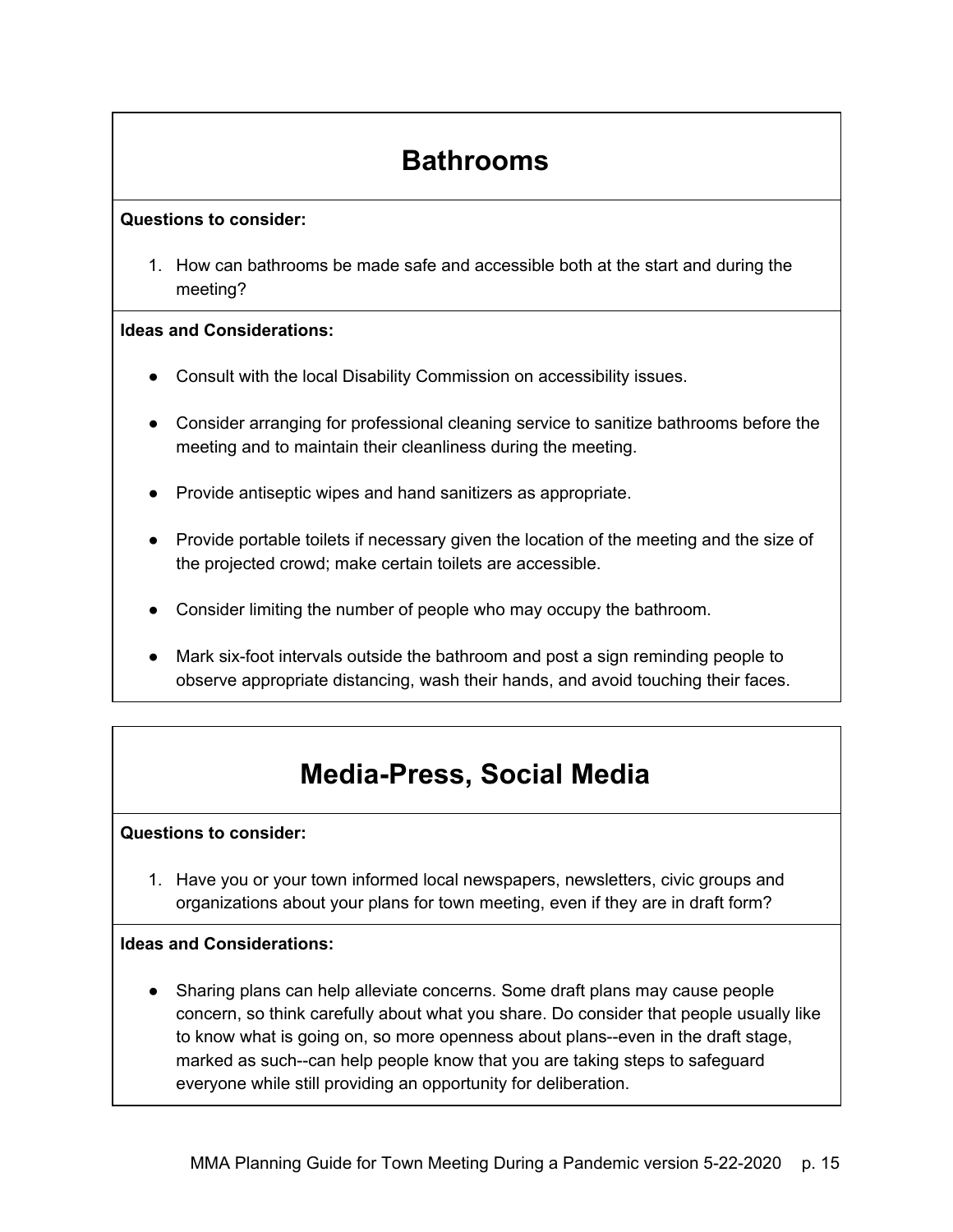## **Check-in Procedures**

#### <span id="page-15-0"></span>**Questions to consider:**

- 1. Will you have some kind of screening for Covid symptoms?
- 2. Is voter registration enough for contact tracing if needed?

- Before the meeting, post on your town website a self-evaluation checklist for participants to determine their own health status in regard to COVID symptoms, test results, and recent exposure history. Advise voters that, if there is a positive response to any item, the voter should not come to the meeting to protect others.
- Determine whether people will be screened by safety officials for COVID on arrival (e.g., thermal temperature reading).
- The MA Secretary of State debuted ePol Books by ELECTEC, Inc. for voter check-in for the national primary election, which towns may rent. [https://www.electecinc.com/election-services.](https://www.electecinc.com/election-services)Consider renting such iPads if you believe it would speed check-in and reduce the number of check-in staff necessary.
- Have signage as drivers or walkers approach the check in table to the effect of
	- $\circ$  if you have any of the Covid symptoms (list), please do not attend the meeting,
	- $\circ$  obey the directions of the staff as to where to park or sit,
	- wear a mask at all times (unless in your car or speaking with consent of the Moderator).
- Identify how lines will be managed. Waiting lines should use the six-foot rule. Participants standing in line should stand six feet front to back.
	- $\circ$  In other words, the person in front of them should be six feet in front of them and the person behind them should be six feet behind them.
	- Mark the floor/ground with tape or spray chalk to indicate the appropriate spacing.
	- Signage should be posted reminding participants of the rule and consider having a monitor (police or otherwise) posted to enforce this.
	- $\circ$  If lines must be run side by side, the six-foot spacing should be used.
	- People to the right or left should be six feet away.
		- This can be reduced if a non-porous liquid resistant shield is used as a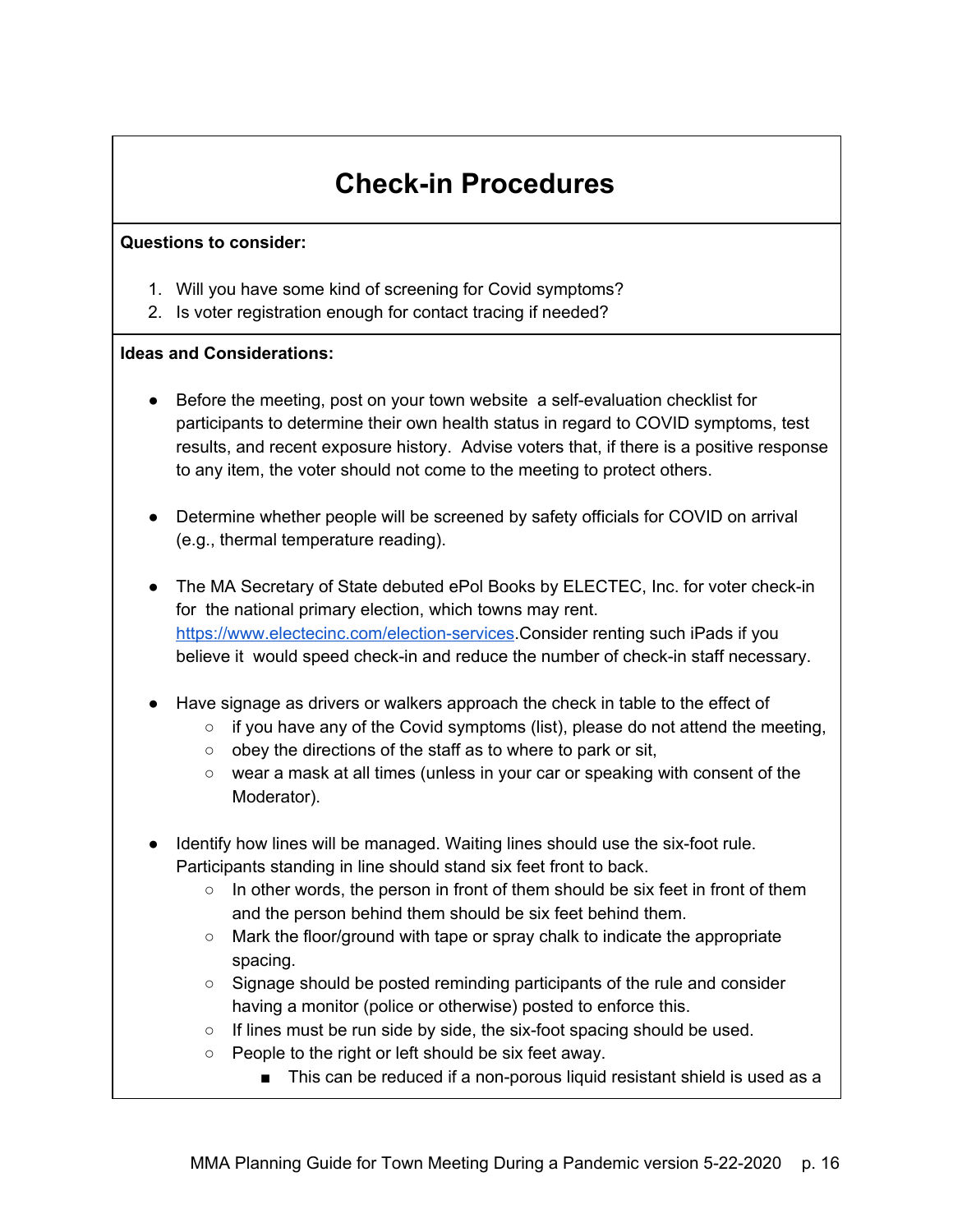physical separation of the lines.

- This can be supported by using rope lines, marking the floor or other means.
- Every voter to be checked in and handed a yellow voter card or electronic voting handset, if being used, and ballots along with pencil to mark their ballot by a glove wearing staff member. Voters will also be given a red flag or card which they can raise if they wish to speak (to facilitate recognition by the Moderator).
- Police should be present to assist and enforce any guidelines.
- Consider using "customer service shields" to position staff behind. These plexiglass partitions have a small opening at the bottom to pass documents back and forth. Both the voter and the worker should wear masks. The worker should also wear light weight gloves. The worker should also engage in frequent hand washing or use appropriate hand sanitizer. The public should not be allowed to "linger." They should conduct their transaction then re-engage in personal distancing.
- Consider limiting non-voter visitors to town meeting to Press only, and others who must be there as experts for a warrant article. Direct people accompanied by children to a separate area.

### **Gloves/Handwashing**

### <span id="page-16-0"></span>**Questions to consider:**

- 1. What procedures are established for clean hands?
- 2. What facilities are available?

- Any interaction that requires actual sign-in or completing forms provides an opportunity of transmission from hand-to-hand contact. Consider using disposable or writing utensils that may be given away.
- If documents must be shared with workers and participants, gloves are recommended for the worker when handling the documents. Frequent hand-washing and/or use of hand sanitizer will help.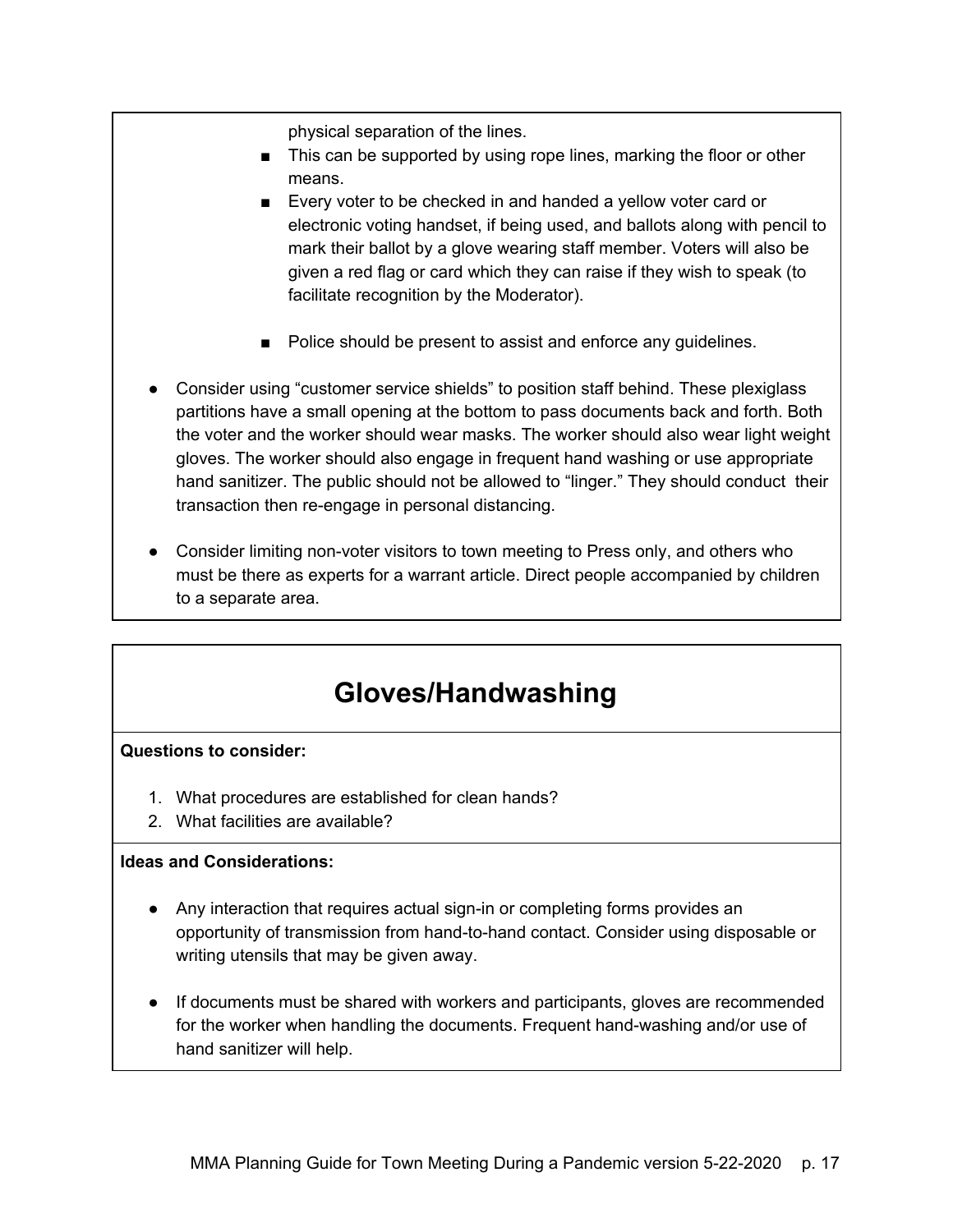# <span id="page-17-0"></span>**Staff: Clerk's Office, Public Safety, Public Health, Fire, EMTs/Paramedics**

#### **Questions to consider:**

1. How can we ensure the participants adhere to the rules?

### **Ideas and Considerations:**

- Police officers can monitor physical distancing and mask-wearing at check-in stations, during the meeting and exits.
- Tellers become de facto physical distance monitors as well as adherence to other requirements such as face coverings.
- Consider having an onsite ambulance and EMTs.
- Consult with the town's emergency management directors who can assist with public health and safety procedures for large events.

## **Light**

### <span id="page-17-1"></span>**Questions to consider:**

- 1. Does the venue have adequate lighting...
	- a. for the Moderator to see all voters?
	- b. for participants to move about safely upon entrance, to use the bathroom or to approach the microphones, to exit, and in case of emergency?

- If the location has lighting, this should be tested before the event.
- Towns may wish to share resources like portable lighting. Departments of Public Works can facilitate this.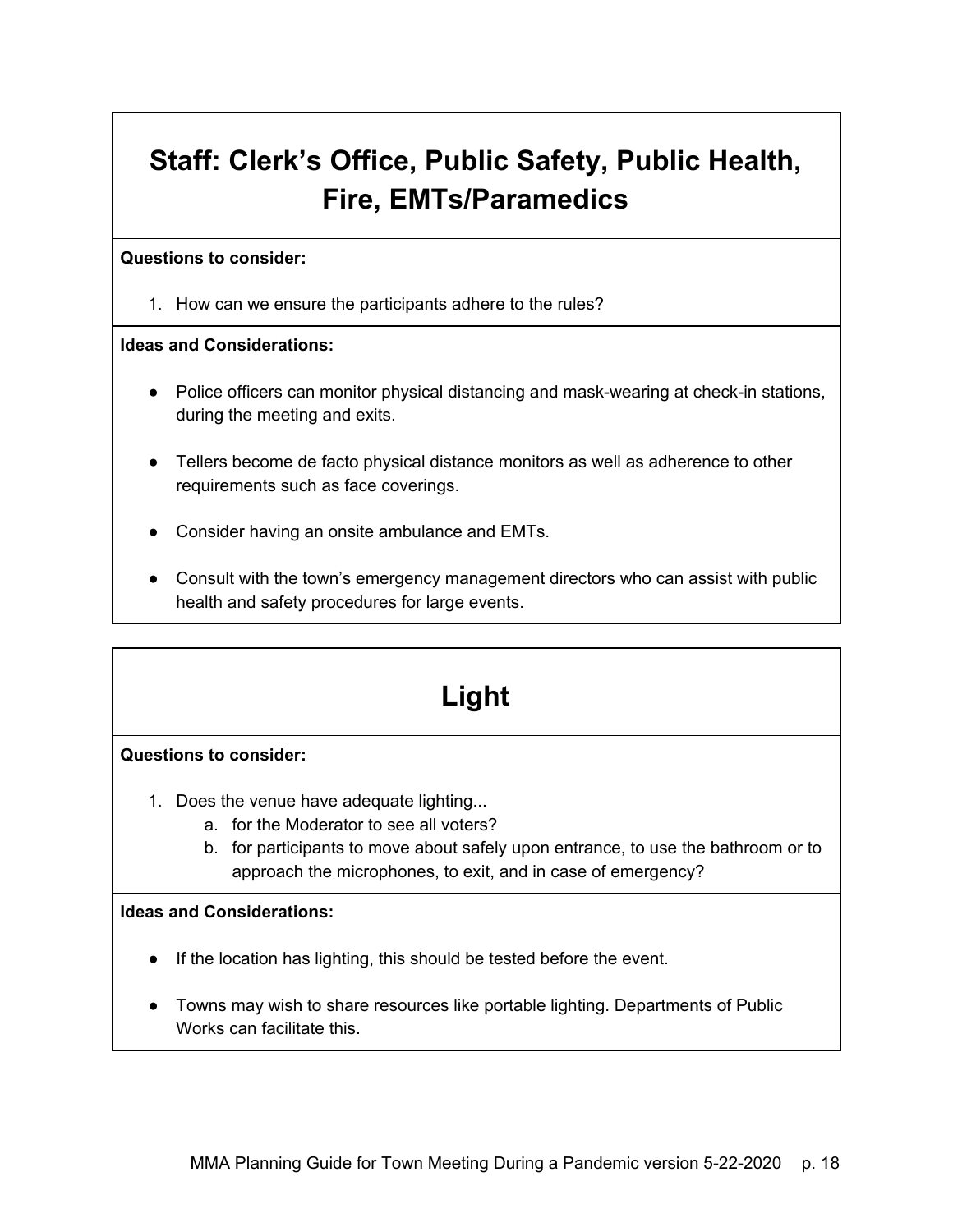## **Audio-Visual**

### <span id="page-18-0"></span>**Questions to consider:**

1. What mechanism will there be for amplification of sound?

- Consider working with an outdoor-event/concert production company for a high-quality sound system. This will add cost to the meeting, but it will allow for an expert to ensure all participants can hear the proceedings.
- Any sound system that depends on personal technology must have an easy-to-use and free-to-voters alternative.
- If you are using microphones for questions and statements from voters, ask the vendor/staff that set up the sound system for their recommendations on sanitizing the microphones between speakers. Will alcohol wipes suffice and be available? Who will be responsible for wiping them? Is there a covering for the microphone that can be changed between speakers?
- Consider utilizing overhead boom microphones indoors only. There will be too much wind for use outdoors.
- Consider if wireless microphones being brought to each attendee may be preferable in terms of safety.
- Towns may share resources for inflatable outdoor screens. Back up generators can support this equipment.
- Having speakers lining up at a microphone presents additional risk and management challenges in the increased movement of persons within the venue, and the potential transmission of virus on and around the microphone.
	- $\circ$  Ask public health dept whether measures exist that would reduce this additional risk enough to make it reasonable to have speakers address the meeting from a microphone (e.g., socially distanced queueing, marked one-way traffic patterns, being masked while speaking, having each speaker clean the microphone with an alcohol wipe after speaking).
- When an event is set up and just before the participants arrive the space should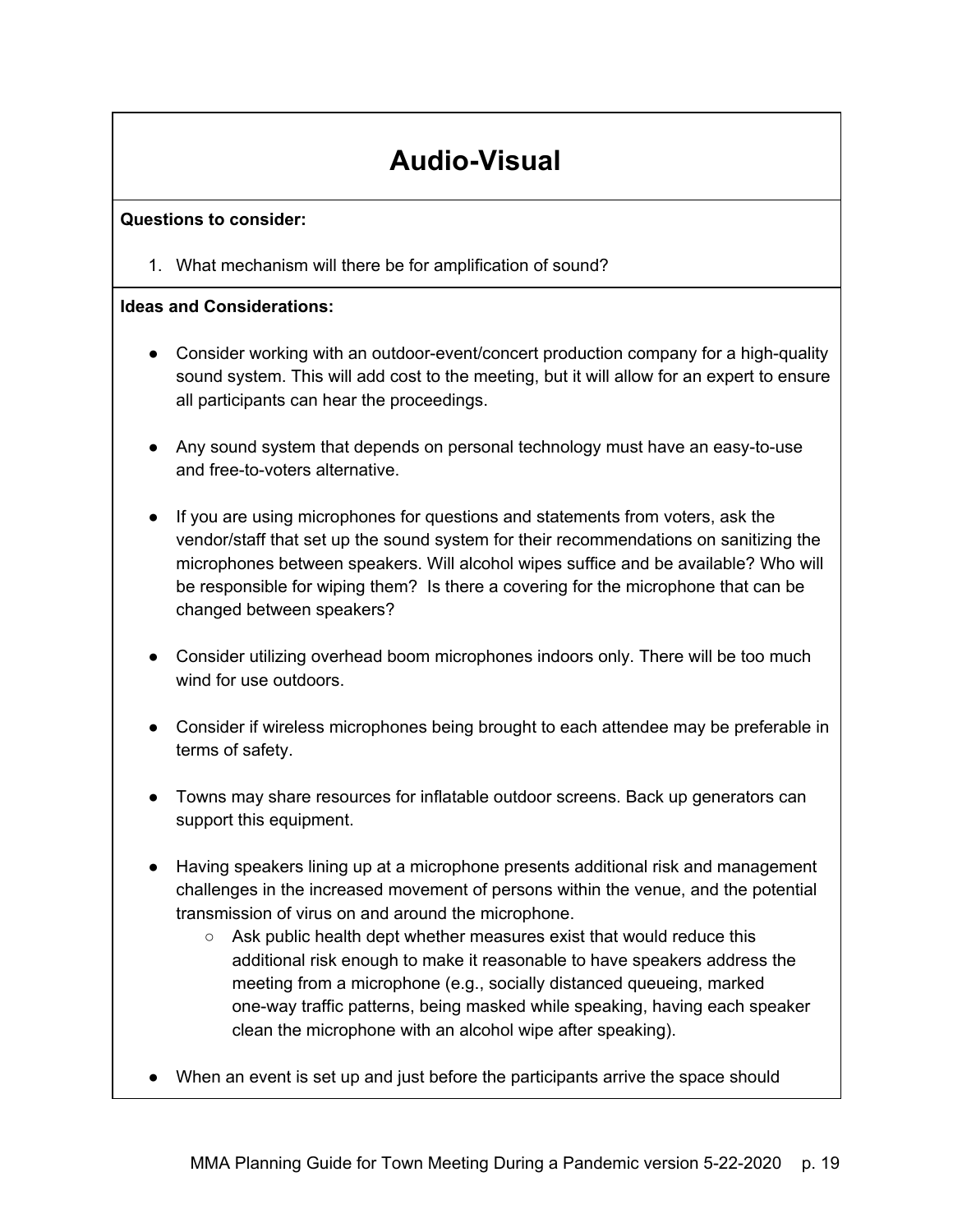receive a thorough cleaning. During the event staff should be available to do periodic wiping of frequently touched surfaces, such as door handles, touch screens and bathrooms.

- After the event the facility should receive a deep thorough cleaning. This should include any equipment that is going to be stored.
- If attendees are going to remain in their cars for the duration of the meeting except when recognized to come to the microphone(s) and speak, all cars will be turned off and an FM transmitter will be used so they can hear the Moderator and any other speaker using one of the microphones, including members of the Select Board. There are A/V companies which can effectuate this. Those people who don't have cars and who are seated outside, will need to be provided with some connectivity.
- Voters are to remain in their cars or seated unless recognized by the Moderator. They can then approach the microphone and speak. They must wear a mask at all times. A staff person wearing PPE will be present to wipe down the microphone after every speaker.

## **Physical (Social) Distancing**

### <span id="page-19-0"></span>**Questions to consider:**

1. How will physical distancing be enforced?

- Eliminate close physical contact between individuals to include hand shaking, hugs and other close interactions. Distancing guidance recommends a minimum six foot separation to reduce the spread of the virus. It is acceptable for individuals to be closer than six feet but this should only be when passing while masked and should be for the shortest time possible.
- Town officials should model this behavior, train volunteers and staff, and support members of the public in enacting this behavior.
- Consider creating a plan and having guides available for safe exiting at the end of the meeting. Include dismissing by sections, no socializing, go directly to cars, etc.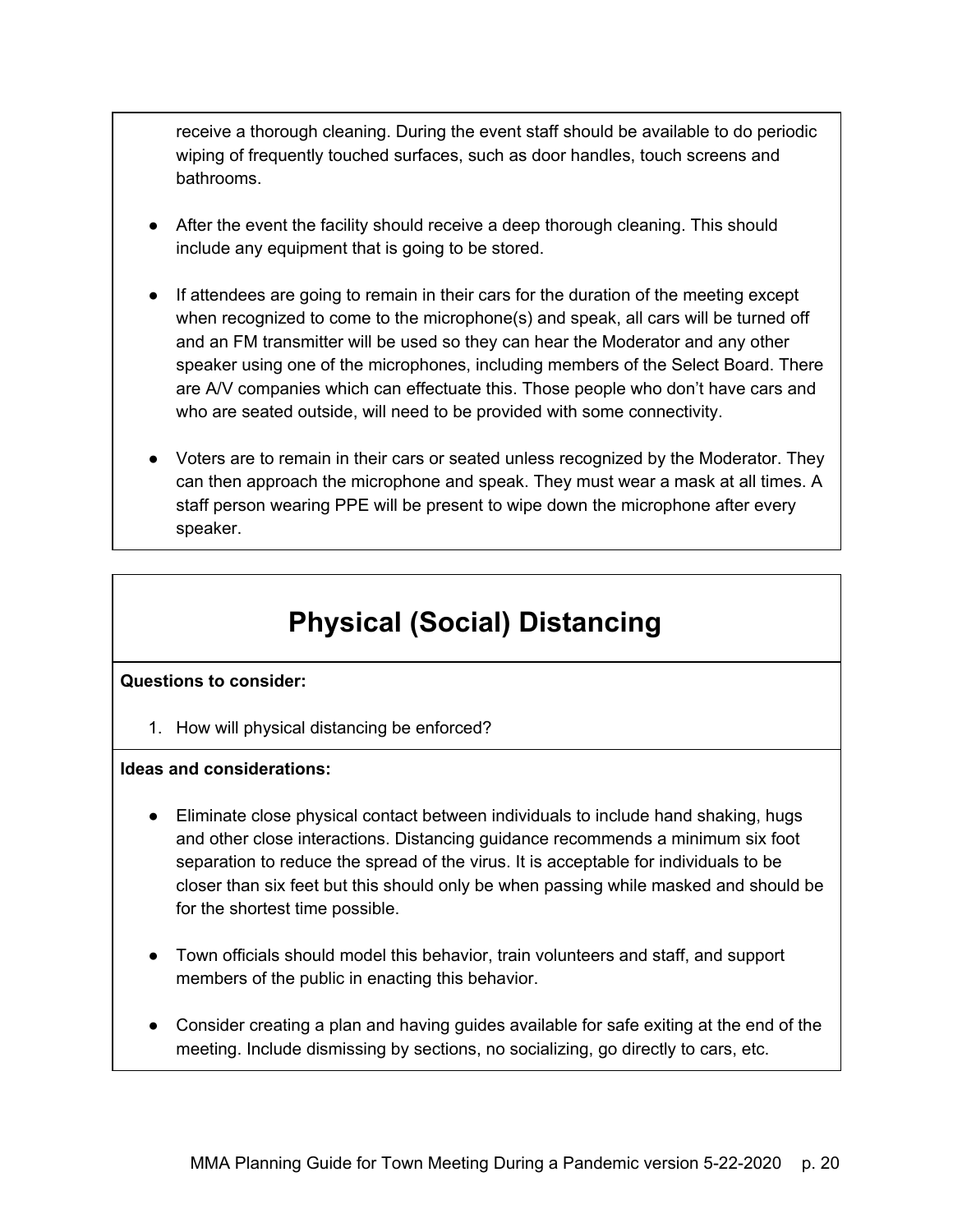## **Masks**

#### <span id="page-20-0"></span>**Questions to consider:**

- 1. If you are meeting outdoors, will you require masks?
- 2. How will you handle participants who do not wish to wear masks, whether for medical reasons or other reasons?

- Local BOH enforcement will determine whether people without masks may participate in the meeting and, if so, where they should be seated. The Berkshire County Board of Health Associations recommends, "Anyone without a mask should be seated in a section with a separate microphone or in a separate room with closed circuit TV and a microphone. Consider having the local Board of Health pass a local regulation requiring masks in all public places where 10 or more unrelated people gather with violation fines of up to \$500." (p. 2)
- If people are in cars, they may remove masks.
- Whether or not people should wear masks at a microphone should be determined by the local BOH.
- The Moderator should follow the same rules as all attendees.
- As of May 6, 2020, the governor has issued an order requiring mask and face coverings when in public places and instances when physical distancing cannot be maintained. At town events or "gatherings" masks shall be a requirement for all participants. Mask and face covering are for the protection of the person wearing the mask and for the protection of those around them. Mask and face coverings must be worn properly covering both the mouth and nose.
- Many towns have their own orders requiring masks.
- If attendees can not wear a mask for medical reasons, consider requiring a doctor's note, if this is legally permitted, and seat them separately (see Appendix A).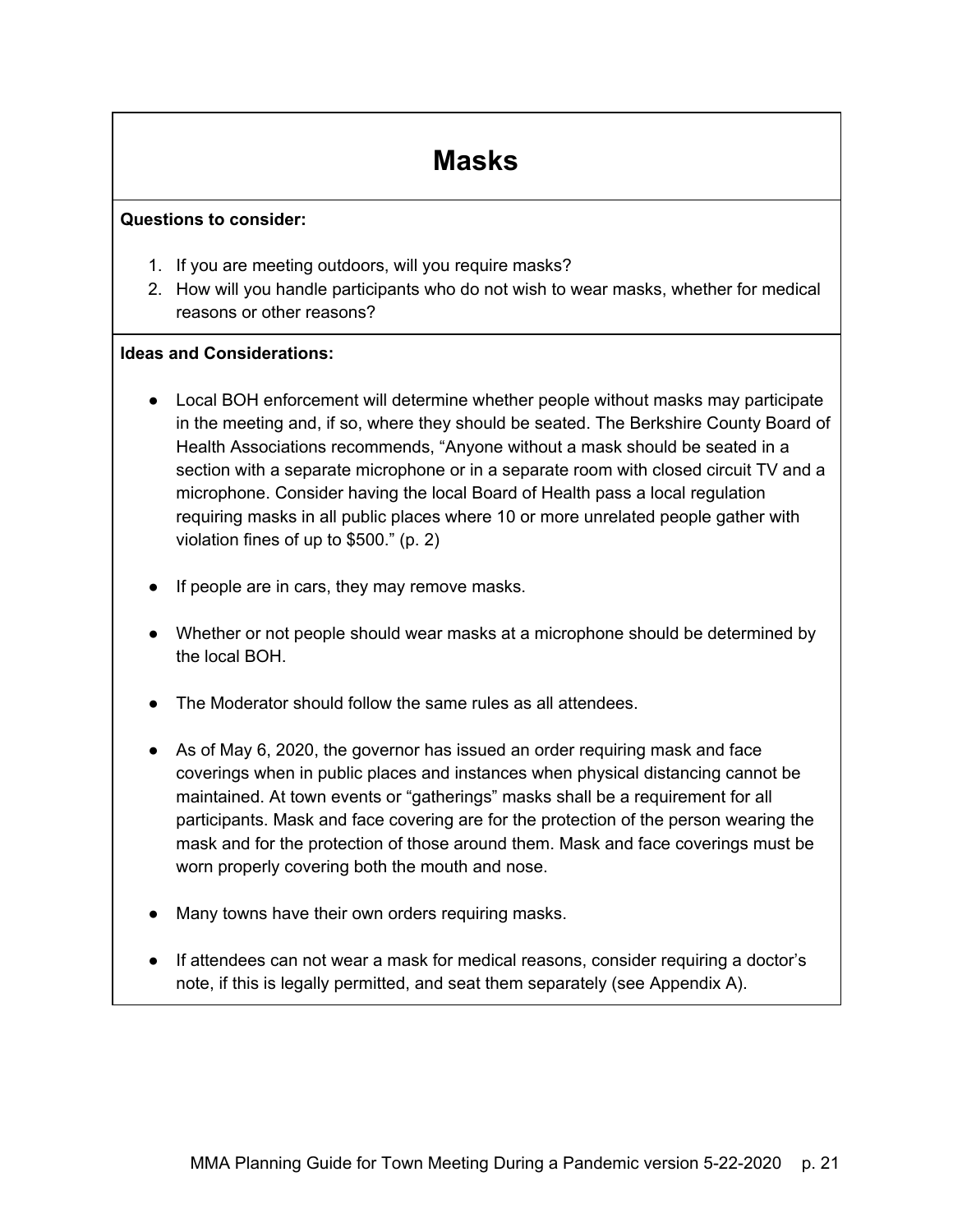## **Warrant**

#### <span id="page-21-0"></span>**Questions to consider:**

- 1. How can the town prepare the warrant so that the essential legislation of the town gets accomplished with time exposure at a minimum?
- 2. How can the town condense a warrant which already has been posted to address only those articles that are most pressing?

### **Ideas and Considerations:**

- The warrant should be limited to only essential articles and consent agenda used if possible (although if the articles are essential, it doesn't seem that a consent agenda will be appropriate in many cases).
- Procedures to consolidate the warrant include Indefinite Postponement, Consent Agenda (Calendar).
	- If the motion to delay the articles is "to take no action" or "for indefinite postponement" (which requires a simple majority) or "to lay on the table" (requires a 2/3 majority), normally, these motions effectively kill the article. The Select Board should ensure voters that they will indeed place the article on a future warrant.
	- For zoning articles, however, the Select Board may consider "to move to refer to the planning board (or some other committee) for further study." (See T*own Meeting Time*, p. 119, fn. 10).
	- These motions should be printed in the warrant or a separate motion sheet to be distributed to the voters.
	- If the article is a citizen petition, the Select Board should speak with the petitioner prior to the meeting.

## **Distribution of Information**

### <span id="page-21-1"></span>**Questions to ask:**

- 1. How are data to be made available?
- 2. Should there be handouts? If so, how will they be distributed?
- 3. Will you use video, radio, mailed materials?
- 4. Will you use online material?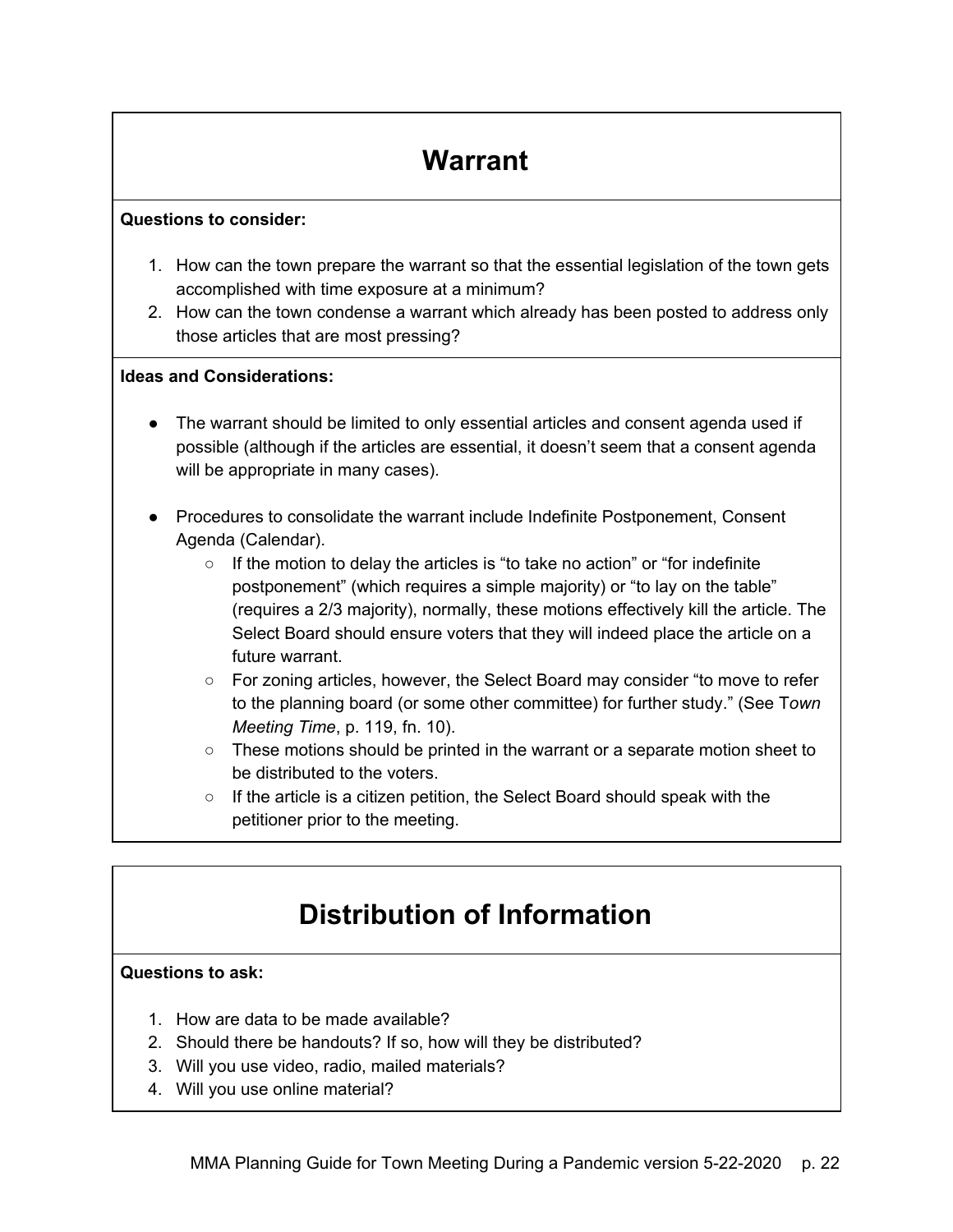### **Ideas and Considerations:**

- Information on articles could be available on-line beforehand, and accessible on-line during the meeting.
- Packets of information could be put on chairs.
- Materials could be physically distributed by mail or by volunteers.
- Materials could be physically delivered at check-in, by glove-wearing volunteers.
- <span id="page-22-0"></span>● It may not be advisable for materials to be left on a table for people to take.

## **Seating**

### **Questions to consider:**

- 1. How will you separate participants?
- 2. Who will prepare seating?
- 3. Will members of the same household be permitted to sit together? Where?
- 4. Should a family area, given the inadvisability of sponsored child care, be provided in either an indoor (separate classrooms with a Zoom connection) or outdoor (a dedicated "blanket bring your own chairs" area) venue.
- 5. Will a tent be available for the respite area for anyone who has a medical emergency?

- Chalk out spaces for chairs, dotting where chairs are to be placed.
- Physical distancing while setting up seating should use **at least** a six-foot rule, setting a six-foot square around a seated position.
- The website Safe-meeting.org can be used to determine square footage required for the expected number of attendees to be seated at a safe distance.
- Members of the same household may be able to sit together.
- Consider setting up alternating rows of double chairs and single chairs with **at least**  six-foot aisles in between. Household members can sit in the double chair rows, all others in the single chair rows. Flow of persons walking is directional on one-way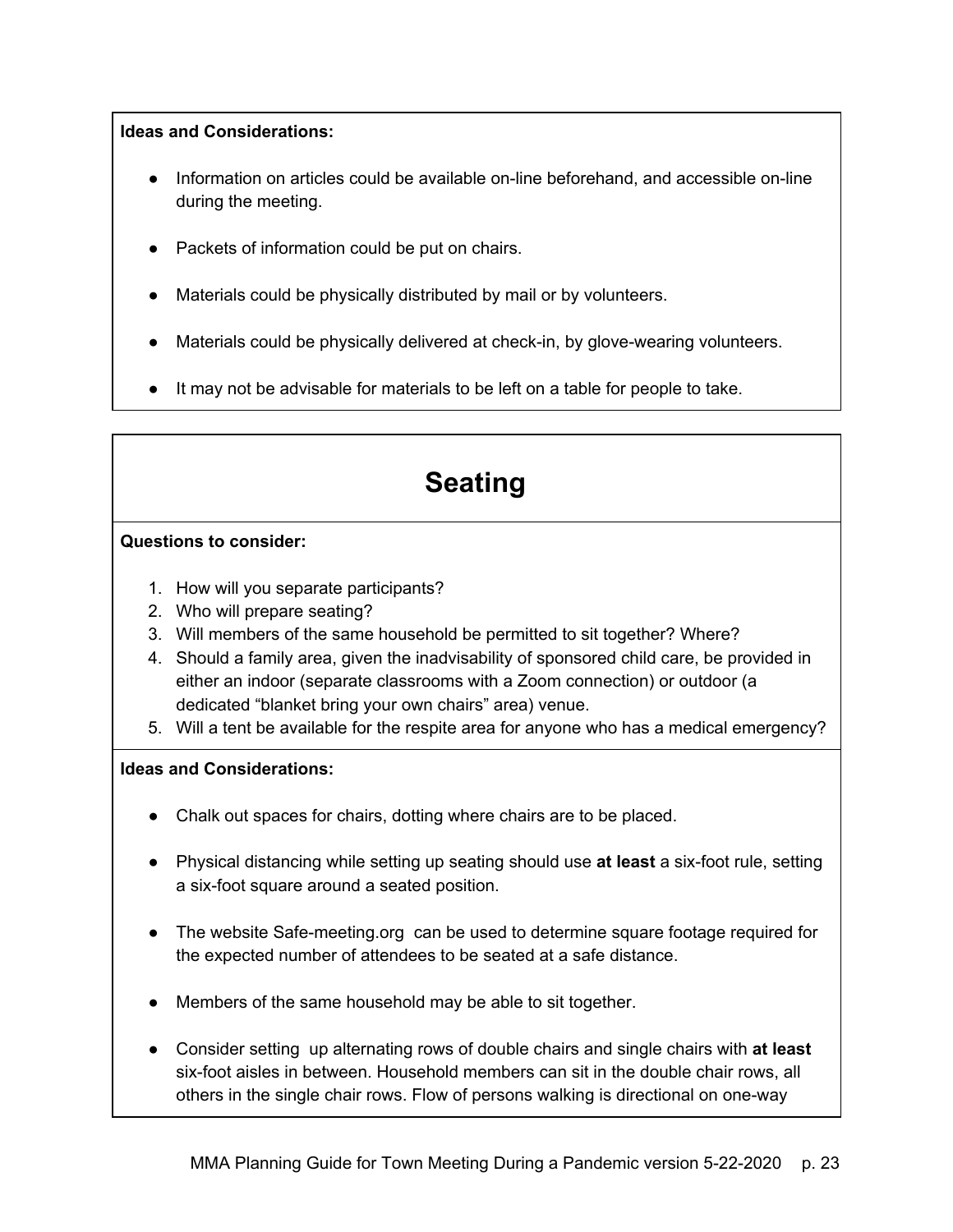paths.

- Advise attendees that chairs must not be moved under any circumstances.
- See the sample designs for a football field and for a parking lot.
- Exiting must be planned and monitored.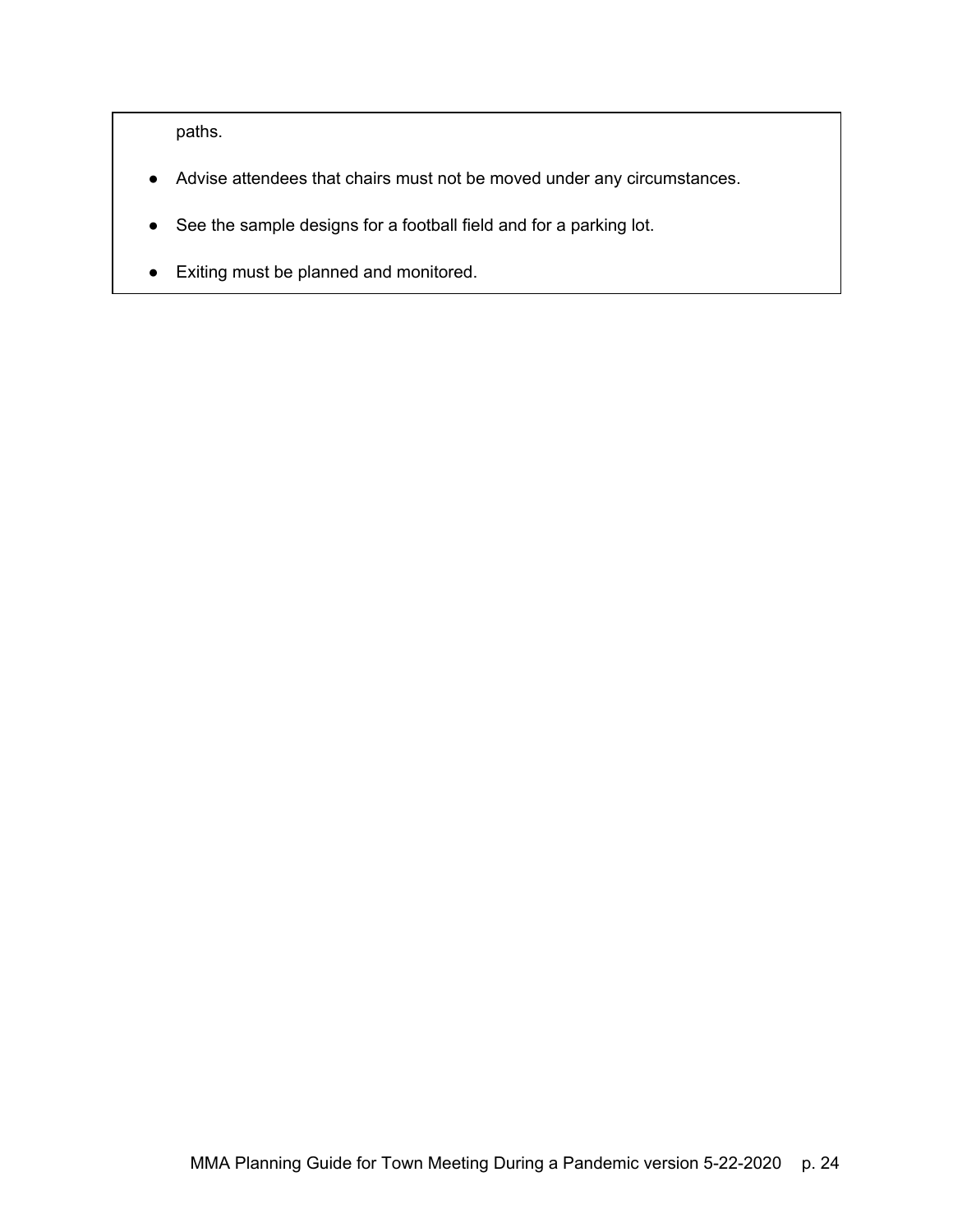

|        | $\overline{\phantom{a}}$ | <b>Carolina</b> | <b>PACKAGE</b> | $+ - + +$    | <b>CARDIOR</b><br>93.00                                 | 1.111   | <b>CALL BASE</b> |         |  |
|--------|--------------------------|-----------------|----------------|--------------|---------------------------------------------------------|---------|------------------|---------|--|
|        | m                        | <b>FRINGER</b>  |                | <b>LIGHT</b> | <b>STARTER</b><br><b>MG 44</b><br><b><i>PARTIES</i></b> |         |                  |         |  |
| $-011$ | $-0.7$                   | $-0.5$          | - 0 P          |              | <b>OKS</b>                                              | 01<br>R | 0.50             | $0.3 -$ |  |
|        | ×<br>w                   |                 |                |              |                                                         |         |                  |         |  |
|        | R                        |                 |                |              |                                                         |         |                  |         |  |
|        |                          |                 |                |              |                                                         |         |                  |         |  |
|        |                          |                 |                |              |                                                         |         |                  |         |  |
|        |                          |                 |                |              |                                                         |         |                  |         |  |
| o      | <b>PAU</b>               | $-30$           | $-4.0$         |              | 50                                                      | $40 -$  | $30^{\circ}$     | $20 -$  |  |
|        |                          |                 |                |              |                                                         |         |                  |         |  |
|        |                          |                 |                |              |                                                         |         |                  |         |  |

This sample set-up shows 200 seats. It can be expanded to 900 seats.

Each yellow dot is a chair.

Each purple line is an aisle.

Microphones could be set up at the end of the aisle.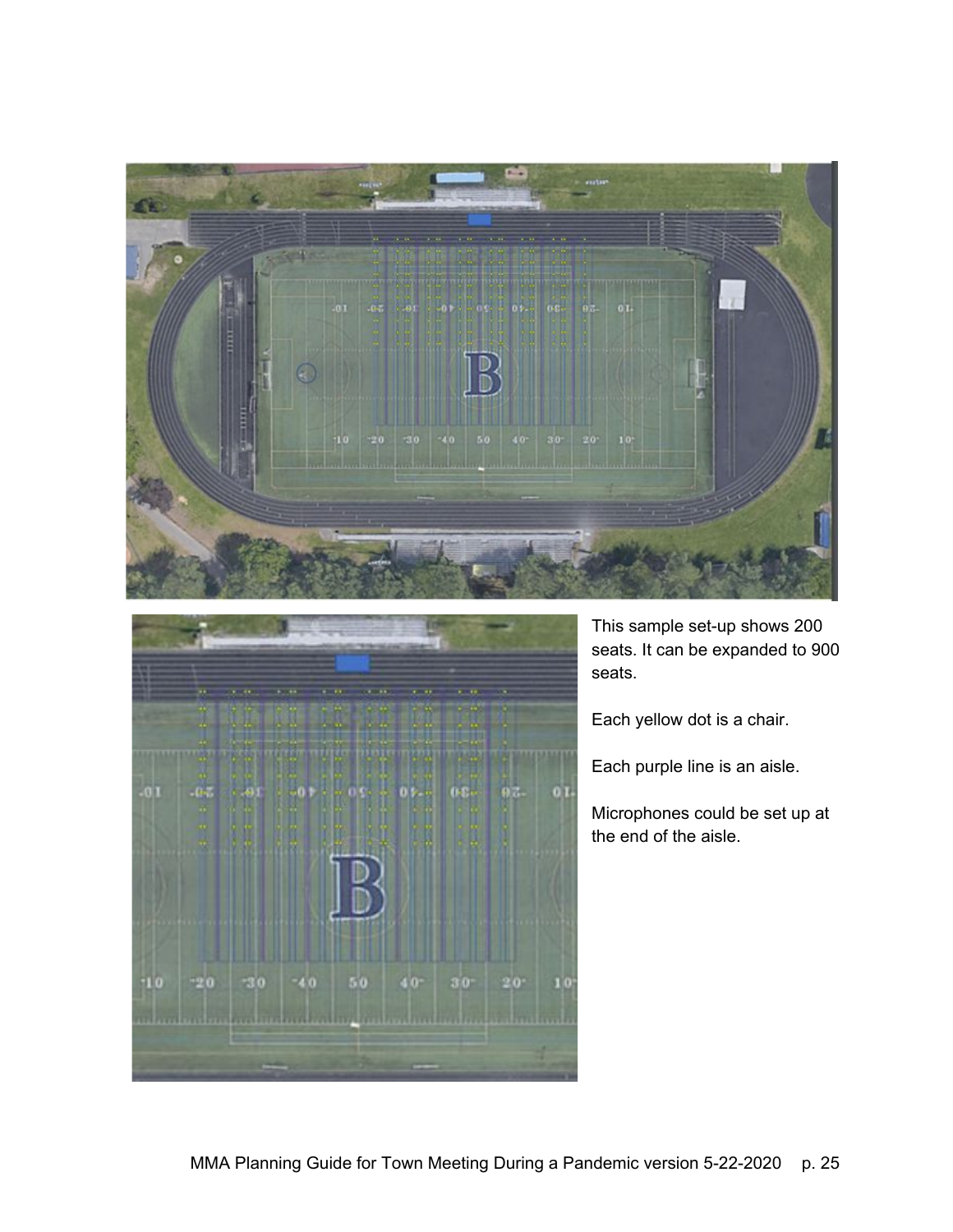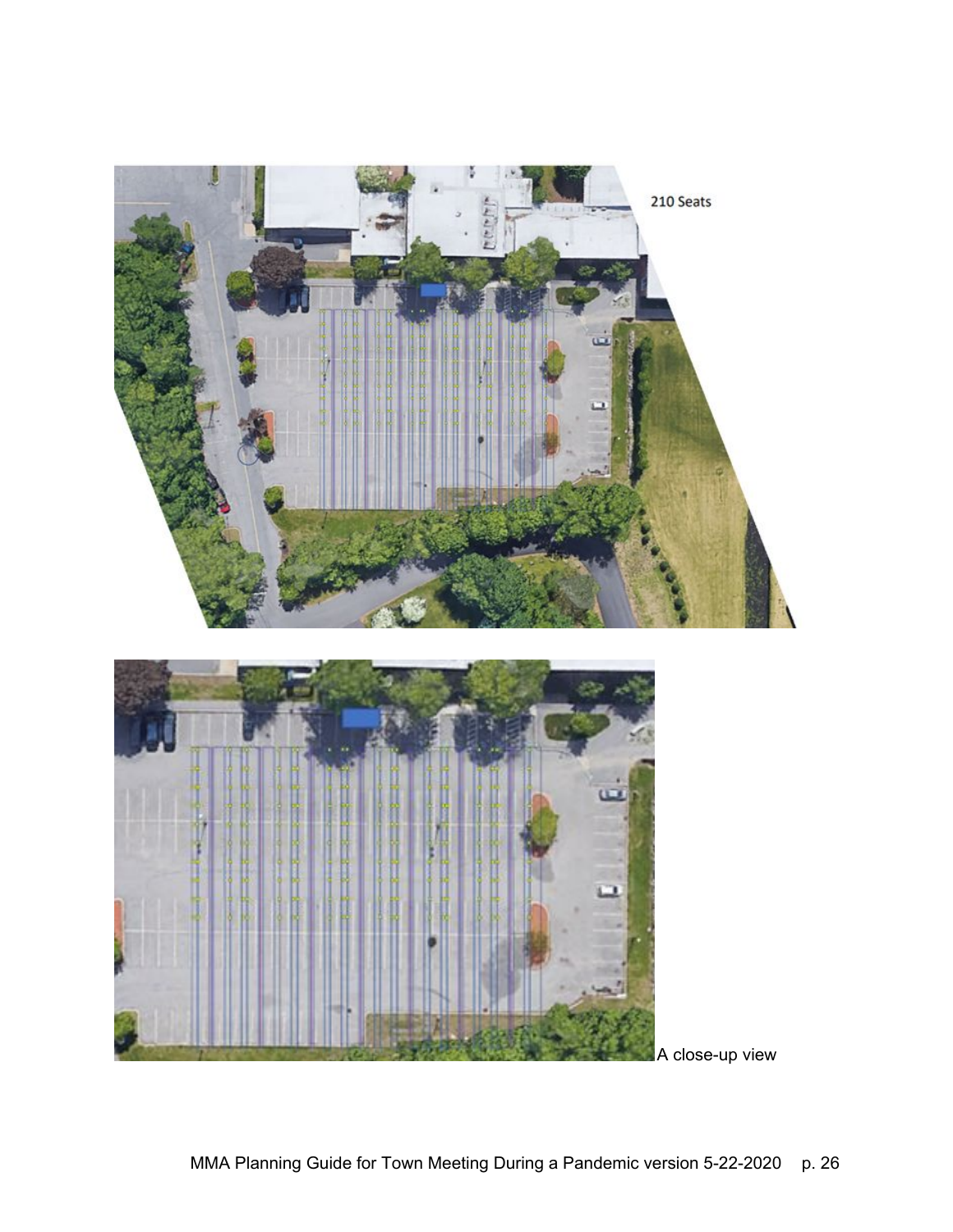## **Foot Traffic/Pathways**

#### <span id="page-26-0"></span>**Questions to consider:**

- 1. How will people walk to different destinations, like seating, microphones, bathrooms?
- 2. How should one-way paths be laid out?

### **Ideas and Considerations:**

- Plan for the flow of participants through lines or pathways to establish a non-crossing traffic pattern. Consider using separate entry and exit points.
- Plan for a row-by-row dismissal process so that not everyone gets to the exit points at the same time.

## **Mobility/ADA Access**

#### <span id="page-26-1"></span>**Questions to consider:**

1. What provisions will be necessary to ensure that the meeting is structured so that it is accessible to those with mobility issues or other disabilities?

- Consider consulting with the local Council on Disabilities for suggestions applicable to the chosen venue.
- Consider having a signer for deaf and hard-of-hearing voters, or live-captioning if there is video.
- If the meeting is outside on a grass surface that may be challenging for some to walk on, consider having appropriately located seating on a firm surface adjacent to the restrooms and microphone.
- Whether outdoors or indoors, if the new meeting space or adaptation to maintain physical distancing creates longer lines or variable entry and exits, plan for accommodations for any people who may not be able to participate in new safety procedures.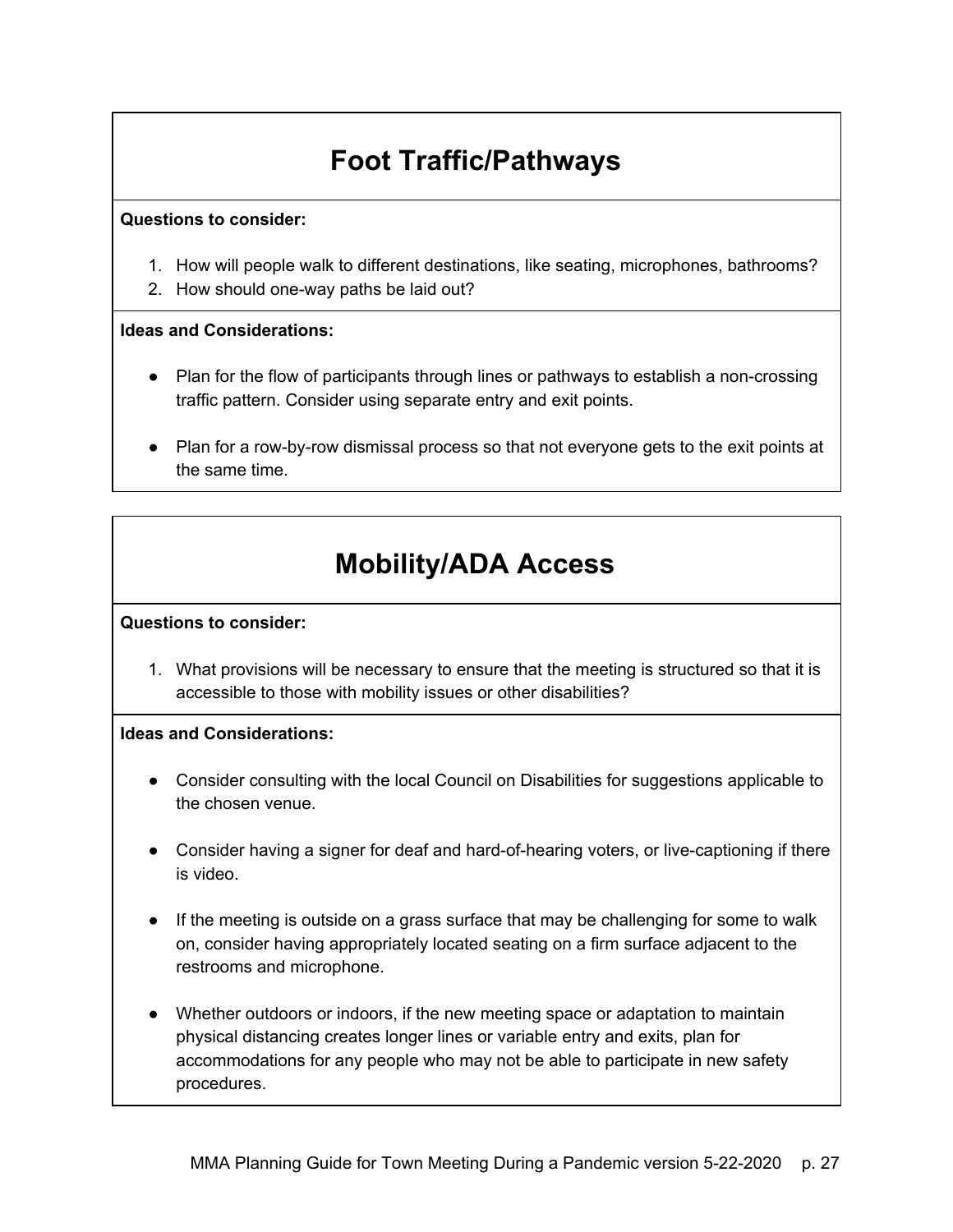## **Tone/Climate**

### <span id="page-27-0"></span>**Questions to consider:**

- 1. People have experienced trauma; we all are experiencing some form of it. How might your community plan for a trauma-informed meeting? How will it affect people?
- 2. How might you adapt your usual approach to be sensitive to community members under stress?

### **Ideas and Considerations:**

- Recognizing, at the beginning of the meeting, of the losses suffered by many members.
- Consider emphasizing the nature of town meeting as coming together historically under duress, to take care of each other and the community at large.
- Attempt to strike a hopeful tone that expresses resiliency. We have all tried to find strength and bonds and community in innovative ways, adapting to our new situation.

### **Ceremony**

### <span id="page-27-1"></span>**Questions to consider:**

1. Will you or are you required to, include ceremonial opening practices, like the Pledge of Allegiance? Invocations? Scouts carrying flags?

- Including traditional ceremonial activity makes the meeting "feel" like what the voters are used to and sets a respectful tone.
- However, eliminating ceremonial activity saves time and therefore reduces risk.
- Consider televising and putting online a full recognition of any extended ceremonial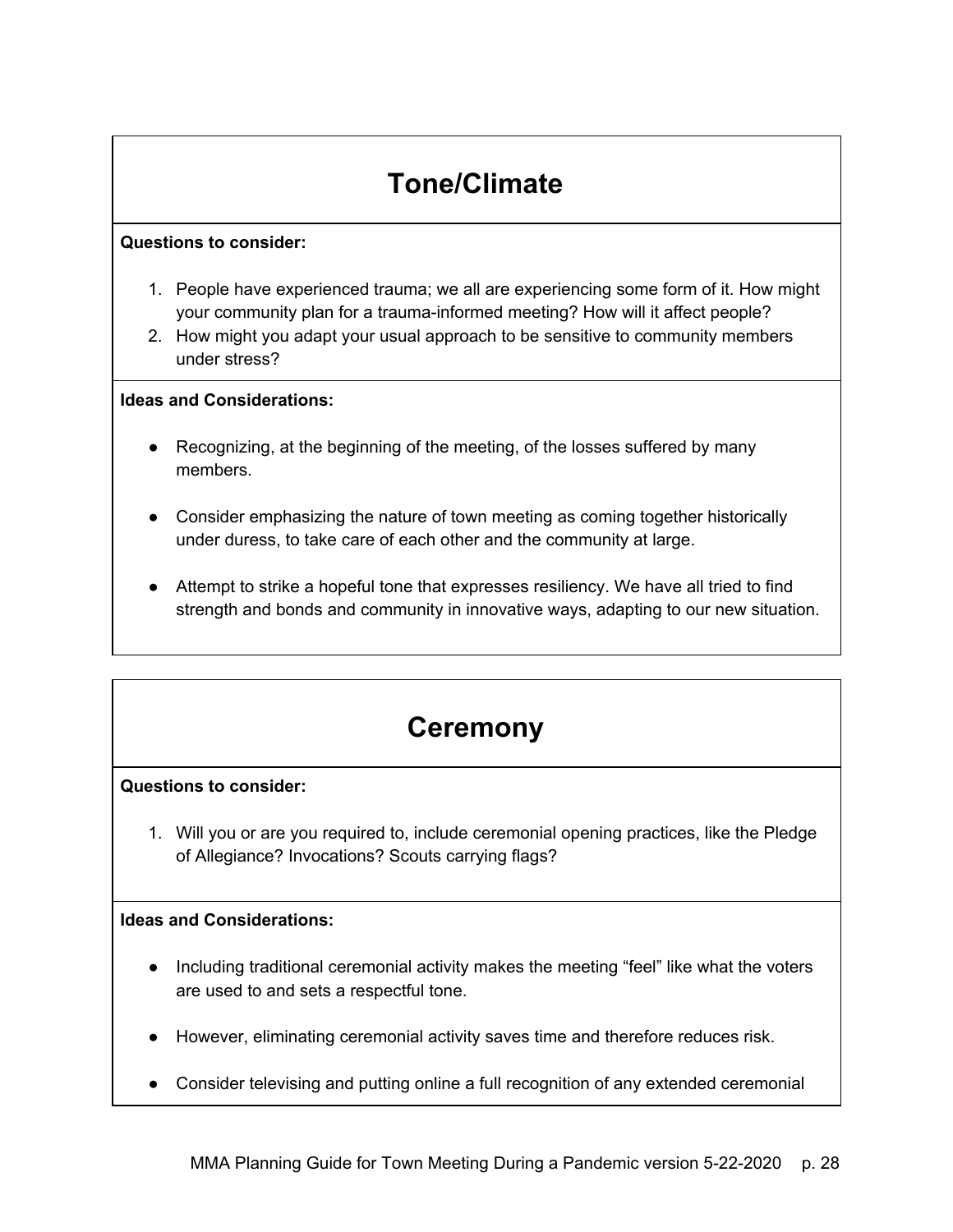recognitions and modifying it for time at the live event.

- Pledge of Allegiance--if voters are in cars, they should not get out and stand. Consider having someone (Veteran, Medical Professional, First Responder, Teacher, Grocery store) act as proxies for everyone by reciting the Pledge. Alternatively, consider arranging for voters to hear a broadcast version of America the Beautiful or the Star Spangled Banner (which should put everyone in the right frame of mind.
- Consider recognizing who is in the audience and what their involvement with this pandemic has been (including anyone who comes to town meeting).

### **Resources**

### <span id="page-28-0"></span>**Outside Guidance**

Berkshire County Boards of Health Association. "Safer Voting during COVID-19 (Coronavirus)" April 20, 2020.

Center for Disease Control. "DRAFT Interim COVID Guidance for Communities of Faith," *New York Times*, May 7, 2020.

[https://int.nyt.com/data/documenthelper/6935-CDC-opening-guidelines/e1a8802d0d76b3eb43a](https://int.nyt.com/data/documenthelper/6935-CDC-opening-guidelines/e1a8802d0d76b3eb43a8/optimized/full.pdf#page=1) [8/optimized/full.pdf#page=1](https://int.nyt.com/data/documenthelper/6935-CDC-opening-guidelines/e1a8802d0d76b3eb43a8/optimized/full.pdf#page=1)

Center for Disease Control. "Interim Guidance on Mass Gatherings," April 5, 2020. [https://www.cdc.gov/coronavirus/2019-ncov/downloads/Mass-Gatherings-Document\\_FINAL.pdf](https://www.cdc.gov/coronavirus/2019-ncov/downloads/Mass-Gatherings-Document_FINAL.pdf) 

Department of Elementary and Secondary Education (DESE). "High School Graduation Guidelines from DPH/HHS to Help Prevent the Spread of COVID-19," May 21, 2020. [https://www.mass.gov/doc/a-message-from-anf-secretary-heffernan-regarding-coronavirus-relief](https://www.mass.gov/doc/a-message-from-anf-secretary-heffernan-regarding-coronavirus-relief-funds/download) [-funds/download](https://www.mass.gov/doc/a-message-from-anf-secretary-heffernan-regarding-coronavirus-relief-funds/download)

Massachusetts Association of Boards of Health, "Semi-final Guidance, COVID–19 The Role of the Board of Health in the Postponement/Continuance of Town Meeting" May 12, 2020.

### **Public Health Information**

Bromage, E. "The Risks--Know Them--Avoid Them," 6 May 2020, and references cited therein. [https://www.erinbromage.com/post/the-risks-know-them-avoid-them?campaign\\_id=9&emc=edit](https://www.erinbromage.com/post/the-risks-know-them-avoid-them?campaign_id=9&emc=edit_nn_20200511&instance_id=18384&nl=the-morning®i_id=123588584&segment_id=27239&te=1&user_id=3c62f0245633acd37740b47806e59a1c) nn 20200511&instance\_id=18384&nl=the-morning&regi\_id=123588584&segment\_id=27239&t e=1&user\_id=3c62f0245633acd37740b47806e59a1c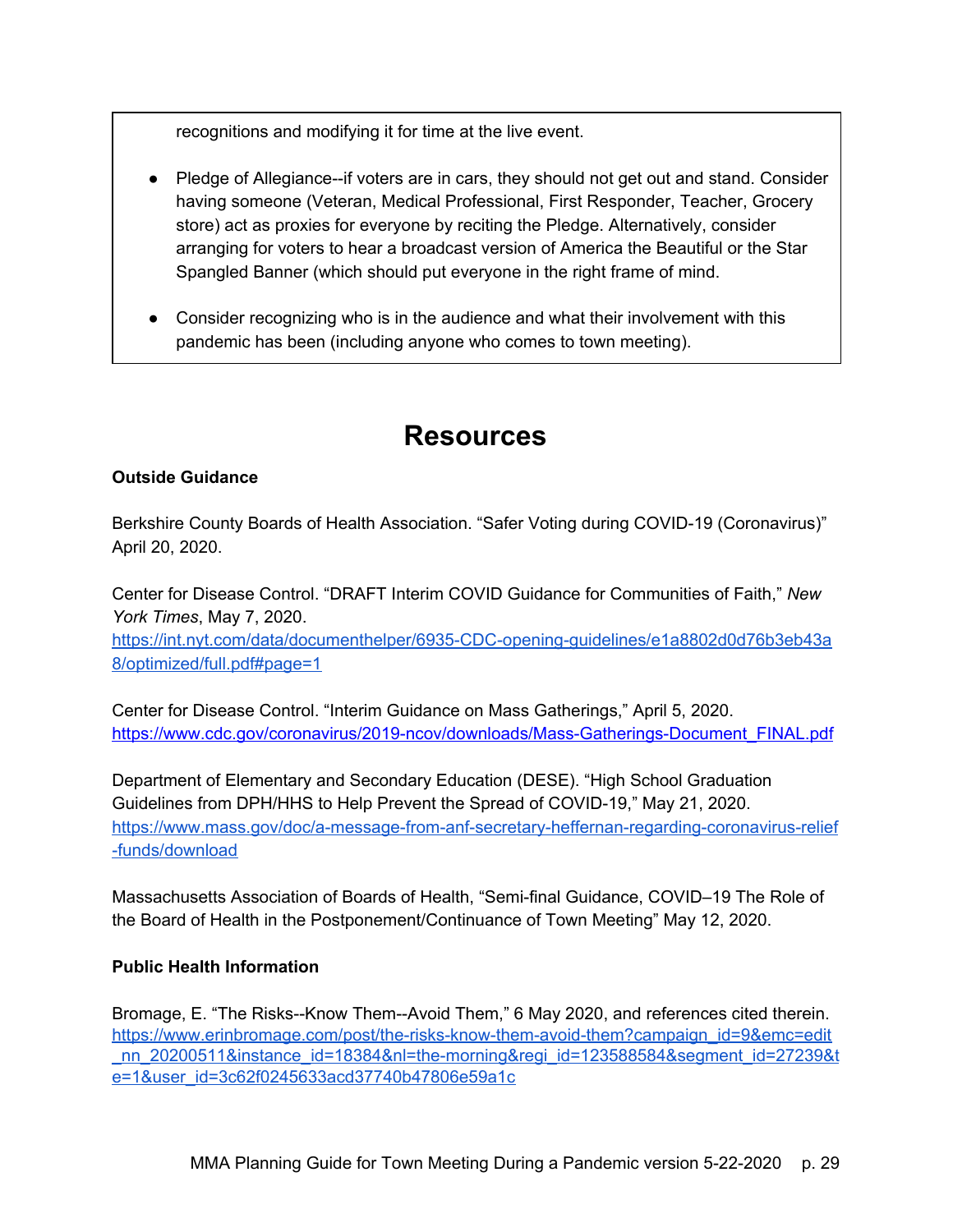Sheikh, K. "Talking Can Generate Coronavirus Droplets That Linger Up to 14 Minutes." *New York Times*, May 14, 2020.

[https://www.nytimes.com/2020/05/14/health/coronavirus-infections.html?fbclid=IwAR32DDETsi](https://www.nytimes.com/2020/05/14/health/coronavirus-infections.html?fbclid=IwAR32DDETsiD-oBYD_9mqg_atWhQ-hEocw56-YvPvt1W01zlVUVLFmDEl9Yk) [D-oBYD\\_9mqg\\_atWhQ-hEocw56-YvPvt1W01zlVUVLFmDEl9Yk](https://www.nytimes.com/2020/05/14/health/coronavirus-infections.html?fbclid=IwAR32DDETsiD-oBYD_9mqg_atWhQ-hEocw56-YvPvt1W01zlVUVLFmDEl9Yk) 

### **Other**

Bryan, F. M. *Real Democracy: The New England Town Meeting and How It Works* (U of Chicago P, 2004).

Curato, N. *Democracy in a Time of Misery: From Spectacular Tragedies to Deliberative Action* (Oxford UP, 2019).